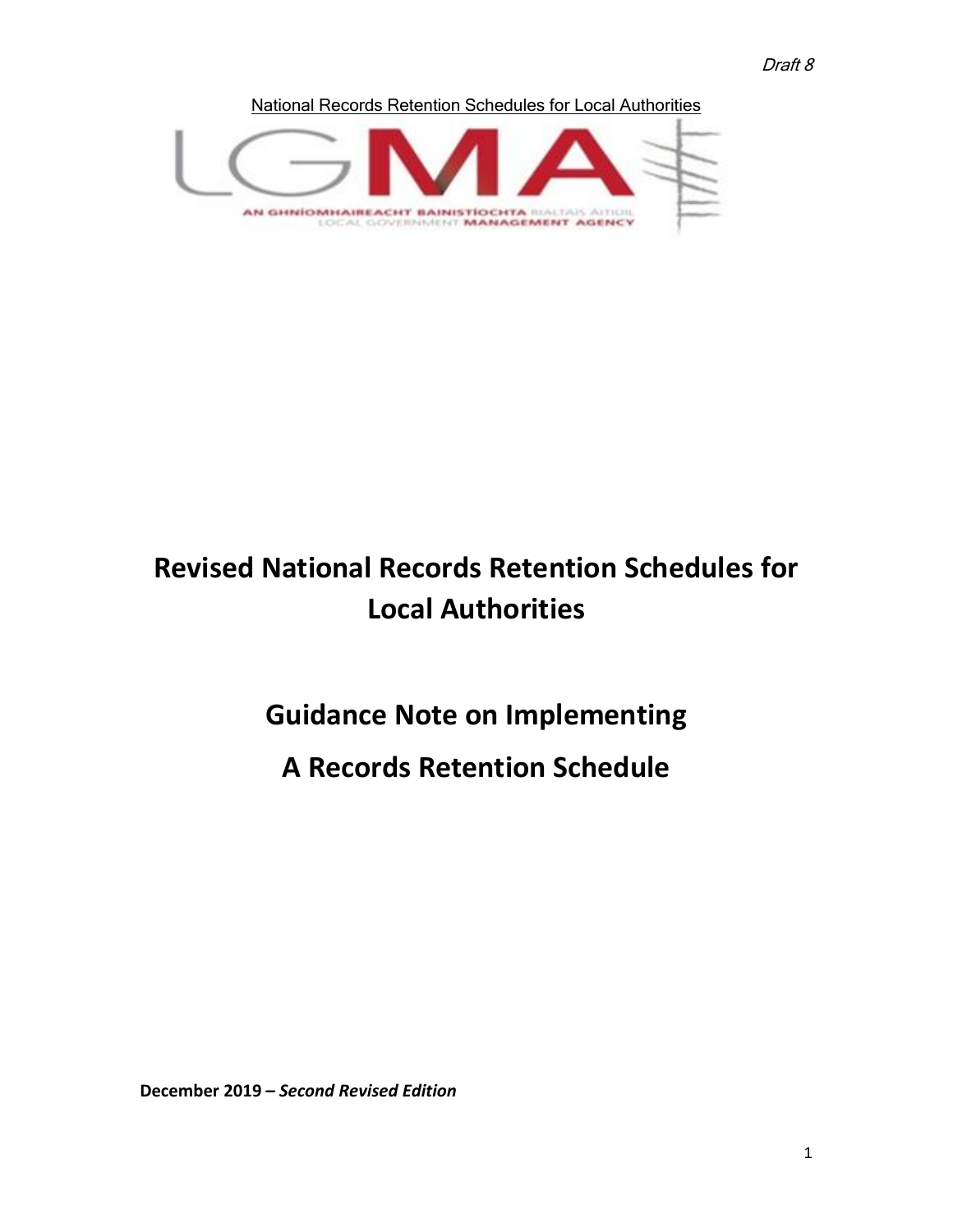## **Title**

| First edition          | <b>Issued April 2002</b> |
|------------------------|--------------------------|
| First revised edition  | September 2018           |
| Second revised edition | December 2019            |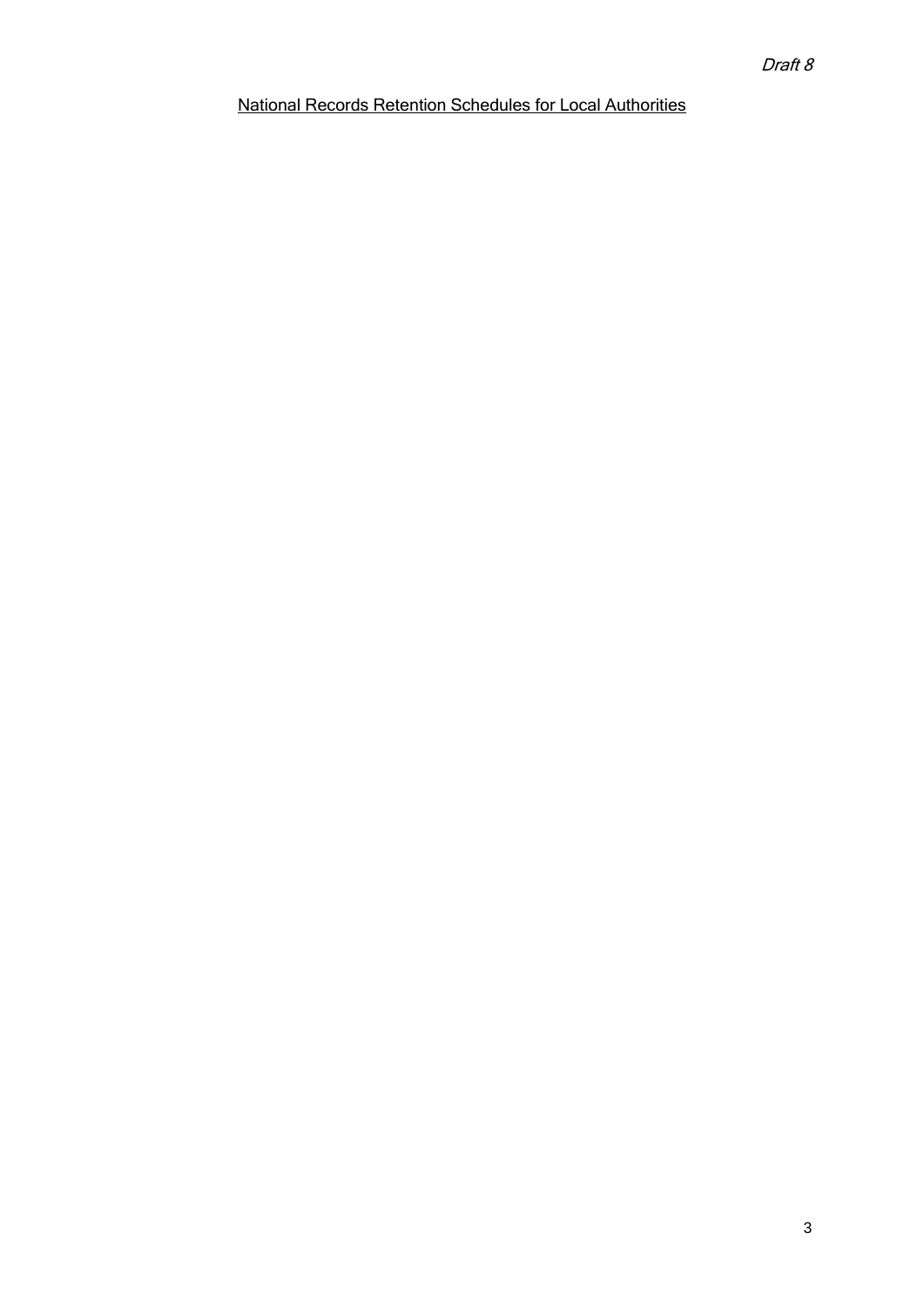#### I**ntroduction**

Local authorities offer a very wide and varied array of services to the public. As a result, a very wide and varied array of records and supporting documents are generated every day within local authorities. In addition to the records directly related to service delivery local authorities, as large and complex corporate entities in their own right, also generate large amounts of internal records and documents in the administration of staff and resources.

Traditionally records, documents and correspondence in public bodies have been paper based but recent times have seen the continuing use of electronically and digitally created records, documents and correspondence. While for some activities these formats have replaced the use of paper this is not the case across all areas of activity. Indeed, in some areas electronically generated records, correspondence and documents are in addition to paper format records/documents. As well as the increasing complexity and variety of record and document formats being used there is an increase in the variety of transmission and storage options also being utilised. The advent of intranet; extranet; shared servers; social media feeds and web based storage options and the use of some or all of these transmission and storage options at the same time within public bodies has ensured the need for the local government sector to introduce and adopt an updated records retention and record management policy.

It should be noted that this is a set of guiding principles that will assist you in implementing the updated and revised version of the LGMA's existing sectoral Records Retention Schedule which was originally adopted in 2002.

It is the intention that this revised national records retention will be combined with a more detailed records management policy which will build upon the commitment shown by local authorities to effective record storage and retrieval since the introduction of first edition of the national records retention policy for local authorities in April 2002. The work of the policy review group is to be commended for its thoroughness and for its timeliness.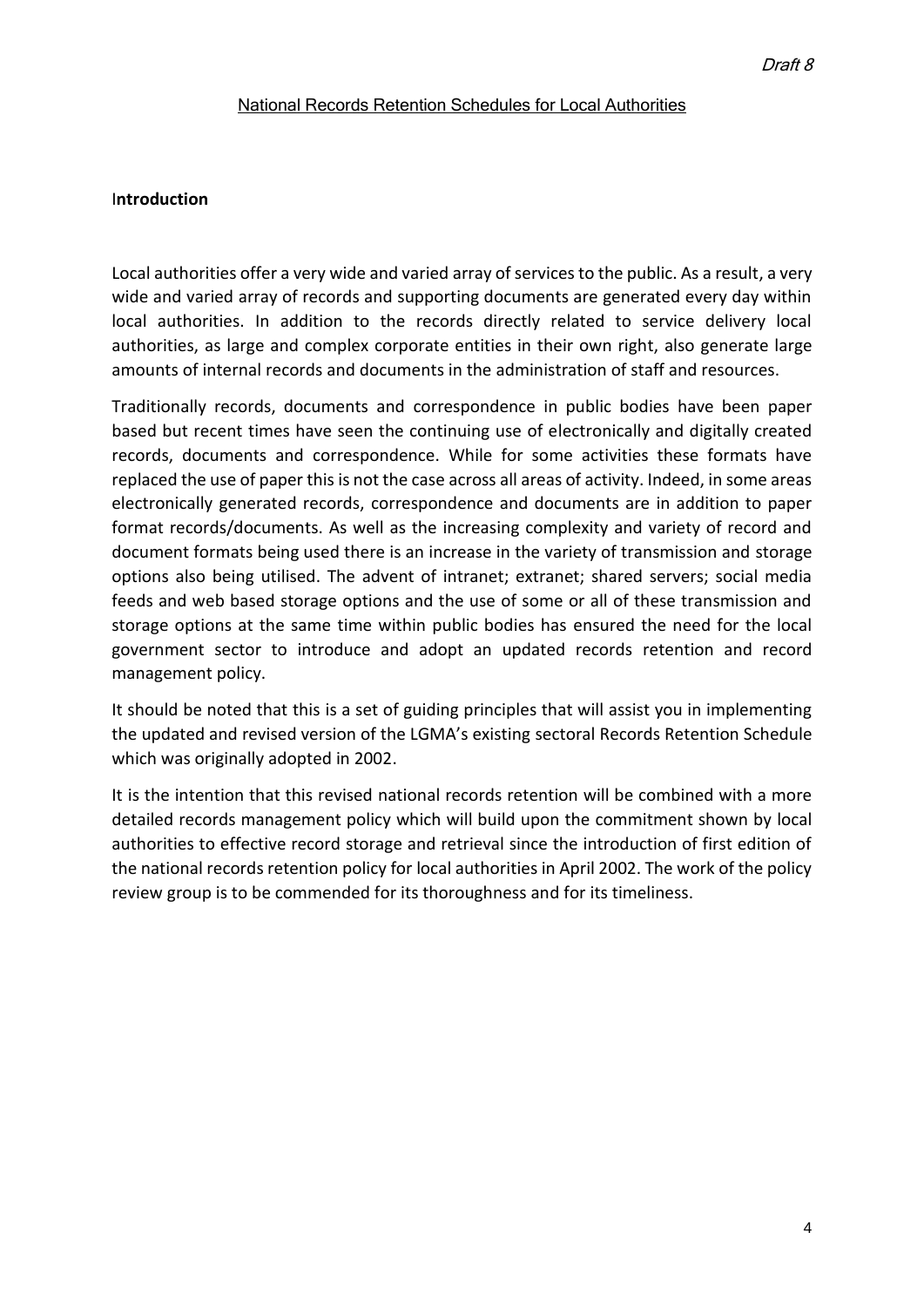## **Definitions**

For the purposes of this policy document the following definitions apply:

#### **Document**

A document is any piece of information in any form, produced or received by an organisation or person. It can include databases, website, e-mail messages, word and excel files, letters and memos. Some of these documents will be ephemeral or of a very short-term value and should never end up in a records management system (such as an invitation to lunch).

#### **Record**

A record is defined by ISO 15489\_1\* as information created, received, and maintained as evidence and as an asset by an organization or person, in pursuit of legal obligations or in the transaction of business.

## **Records Management**

Records management is defined by ISO 15489\_1\* as the field of management responsible for the efficient and systematic control of the creation, receipt, maintenance, use and disposition of records, including processes for capturing and maintaining evidence of and information about business activities and transactions in the form of records.

## **Vital Records**

This policy defines Vital Records as the records that contain information needed to reestablish or maintain the work of the Council in the event of a disaster. Vital records contain information that cannot be easily reconstructed through other sources, and serious resource or legal implications would result if they were destroyed. As part of a records management system, vital records are identified and steps are taken to ensure that these records are retrievable in the event of a disaster.

As part of the development of its records management system, vital records shall be listed with details of the originating section, the reason why the records are considered vital, the medium of the record, the protection either taken or to be taken, and the instructions on how often the vital records must be replaced with more up-to-date records.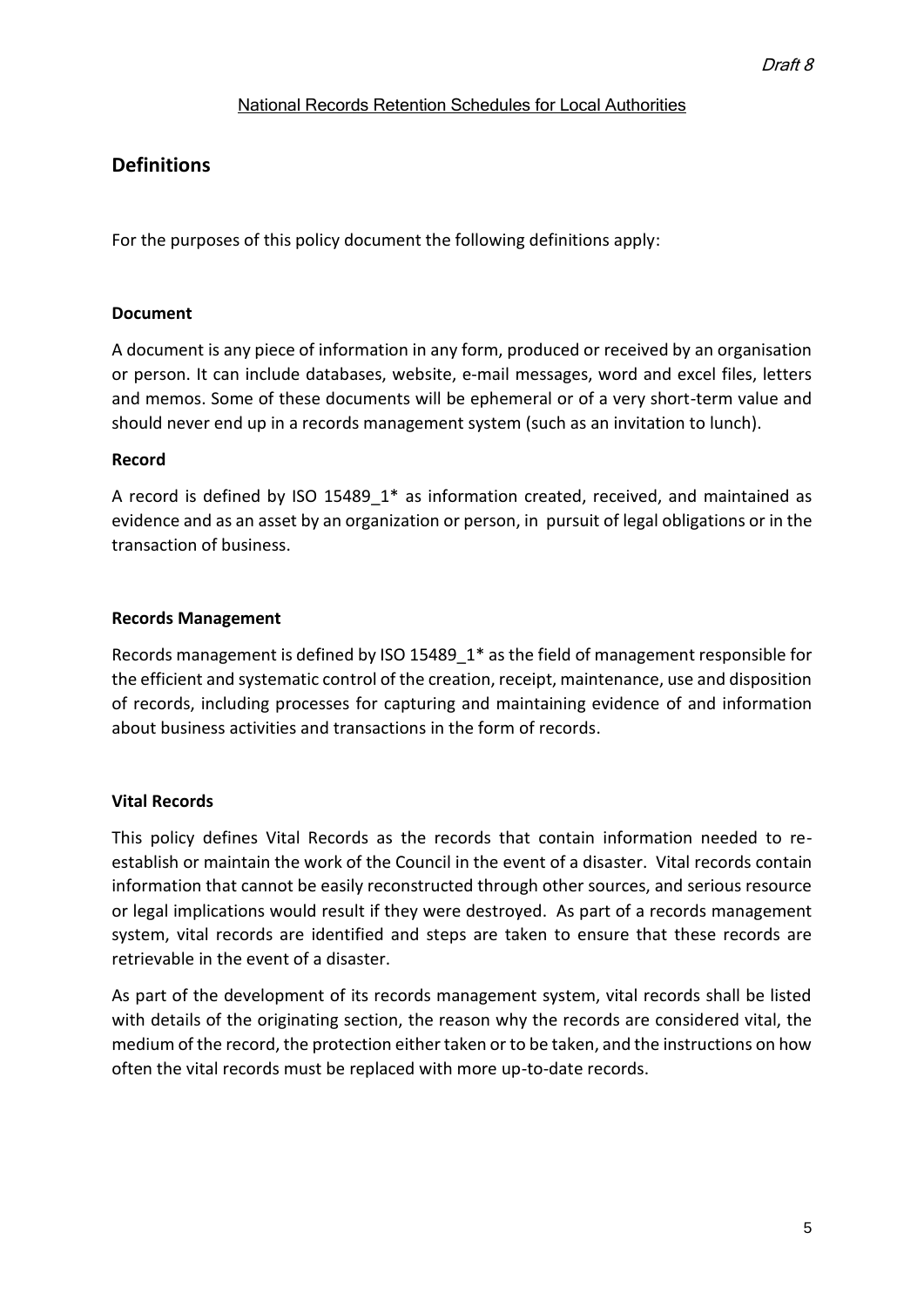The Vital Records of a local authority shall include:

- Minutes of Council Meetings
- Managers' Orders (originals)
- Contract Documents
- Superannuation Register
- All Legal Documents
- **Statutory Registers**
- Financial Accounts

The Council's Vital Records shall be protected using the duplication method, (i.e.)

Vital records shall be systematically copied and stored either in hardcopy or digital formats at another location to be identified in the local records management policy. This shall be carried out on a frequent basis in accordance with local procedure. When duplicating records, the Council shall, having taken legal advice on the matter, ensure that the means of duplication does not nullify the value of the record (e.g. records such as legal documents that are required in their original form in litigation and if they are to be duplicated as vital records, shall be carried out in a manner that is acceptable to the courts).

#### **\*ISO 15489\_1**

International best practice in records management has been incorporated into the International Standard, ISO 15489 1. The international definition of record contained in ISO 15489 covers all document types and does not distinguish formats, being equally applicable to documents and information created, maintained and stored manually and/or electronically.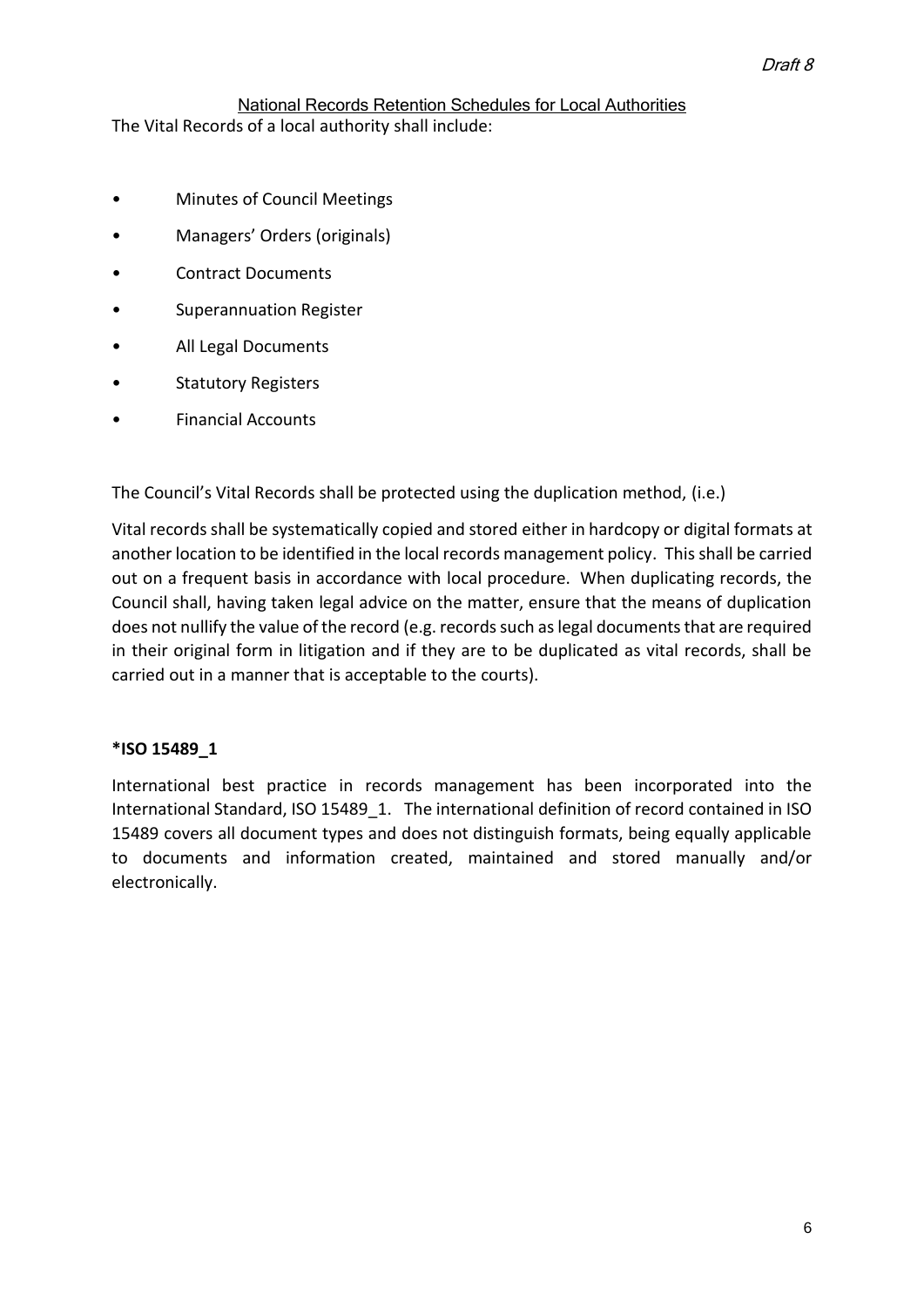## **Rationale for revising existing national records retention policy**

The current *National Retention Policy for Local Authority Records in Ireland* policy was produced by the Local Government Management Services Board (LGMSB), forerunner of the LGMA, in 2002 and currently applies across all local authority operational areas. The original policy was developed as a comprehensive guide for local authorities to assist them in the development of best practice in records management across the sector.

Records generated and/or retained by a local authority can take the form of minutes of meetings, letters received, letters issued, notes of telephone conversations, post-it notes, maps, drawings, papers, files, photographs, films, micro-films and micrographic records, sound recordings, pictorial records, magnetic tapes, magnetic discs, optical or video discs, other machine readable records, electronically generated and maintained databases, excel spreadsheets, e-mails, GIS systems, etc…the list of possible forms of records is long.

The previous version of the *National Retention Policy for Local Authority Records in Ireland* provided a detailed records schedule for each programme area that local authorities are involved in. These records schedules provided an organised system of control for the retention of records. For the purposes of the 2002 schedules records were treated as having a three stage life cycle:

- **Current** records are stored within the office of *a local authority* and are frequently required by staff in order to carry out the functions of their division.
- Records become **non-current** when they are needed for occasional reference or in order to meet legal or financial obligations.
- **E** Archive/Dispose phase this is the stage when records are no longer required by Council. The records are either archived or destroyed depending on the requirements contained in the National Records Retention Policy. Some local authorities directly employ or share an archivist*.*

The records schedules gave specific details on how long each stage of this three stage lifecycle lasts and states whether the records are to be archived or disposed.

#### **Requirement to update the 2002 records retention schedules**

Changes to legislation and regulatory frameworks (both national and EU) in virtually all business areas as well as judgements by the Data Protection Commissioners, Information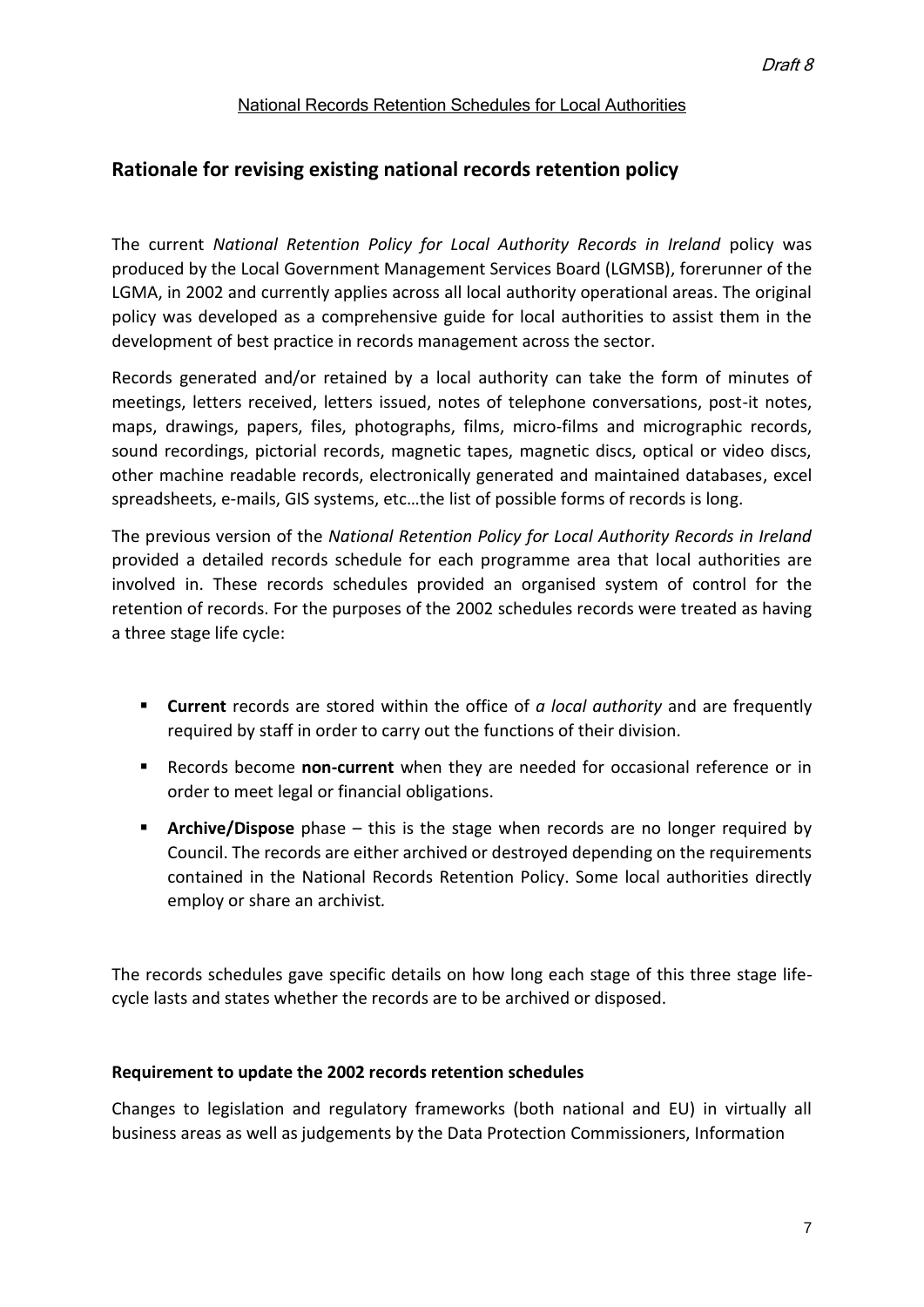Commissioner and various Ombudsmen has necessitated that the retention periods in certain area have changed significantly from the original retention schedules issued in 2002. While these changes have been introduced across individual business units and sometimes in individual local authorities the 2002 retention policy has never been officially updated to reflect the changed circumstances and business requirements.

### *Life Cycle of Records and Documents*

The life cycle of documents and records is creation/receipt; current use; non-current and archive or destroy. These stages apply to managing information but only an overall retention period will be provided in the schedule.

The creation/receipt stage will be governed by recommendations contained in the records management policy.

The term 'archive' is being replaced with the term 'offer to archivist for archiving'. Not all records/documents will need to be archived but the final decision should rest with the archivist. If the archivist only wishes to retain a sample or feels the record/documents do not need to be retained a decision can be taken at this point to destroy as well. If there is no archivist available to a local authority then the recommendation contained in the schedule will be to retain permanently, in either on-site or off-site storage facilities.

#### *Use of Rigid Filing Hierarchy*

The revised records retention schedule will not adopt a strict filing hierarchy which classifies activities by directorates or business sections but rather adopt the following approach

- Functional/Business area
- Sub function
- Business activity

Organisational structure and the number and scope of directorates varies from local authority to local authority. Records retention periods will therefore be recommended for each of the business activities associated with a functional area. It is proposed that the retention period proposed will be the total amount of time that records should be stored and will combine current and non-current periods. What constitutes current and non-current periods will be open to local interpretation and vary according to storage capabilities. However, the defined maximum retention period cannot be exceeded. Where there is a defined period of time which can be interpreted as 'current' (e.g.) tender competition; recruitment competition, either required by legislation or by activity this will be defined in the comments section of the records retention schedule.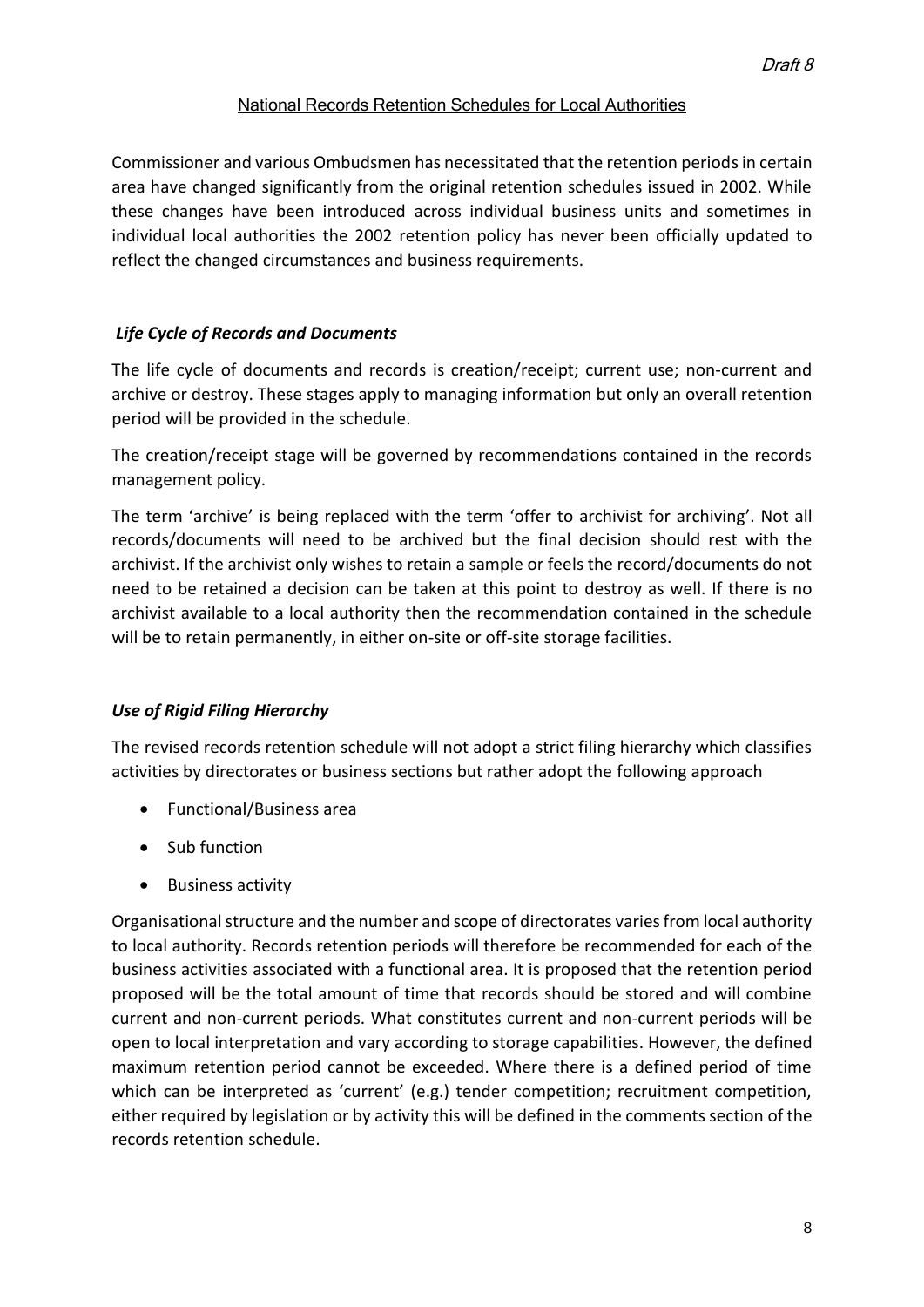## *Dispose v Destroy*

It should also be noted that the revised version of the records retention schedules adopts the use of the term 'destroy' rather than the previous term used 'dispose'. This reflects the need to be absolutely clear as to what is meant. Previously the term 'dispose' was interpreted in some instances as placing records in off-site storage. This was more prevalent where a local authority archivist was not available to guide the local authority.

Destroy means the disposal of records through incineration, pulping, shredding, deletion or another method, so that it is impossible to reconstruct the records. For paper, that is likely to entail the use of an in-house shredder or outsourced confidential waste contractors. For digital records, destruction should apply to all copies of a record. Simple deletion from a network does not mean that a document is irrecoverable and there are technical solutions to ensure deletion of electronic records where this is considered critical. Do not forget back-ups. Documents may have been deleted from the main network, but unless back-ups are regularly over-written or disposed of, records and data may linger there.

#### *Working Group established by the LGMA*

In order to update the 2002 Records Retention policy a working group was established by the LGMA in 2016. As with the working group that produced the original policy document the working group was composed of a number of local authority archivists, FoI Officers and one HIS.

The working group adopted the following terms of reference:

- Revise the existing LGMA national records retention policy first published in 2002.
- Incorporate the new record retention requirements introduced into sector since first edition.
- Incorporate a Records Management Policy into the records retention policy. Policy to be focused on providing an approach and structure to filing/storing records that can be adapted for use regardless of area of operational activity.
- Provide recommendations on the use and storage of electronic records and e-mails as part of the records management policy.
- Validate revised records retention schedules with representatives from various functional areas.
- Report back to CCMA and Change Management Committee of LGMA for approval.

During its work on revising the retention schedules for individual functional areas each member of the working group would have consulted with subject matter experts in the relevant business units within their own local authority.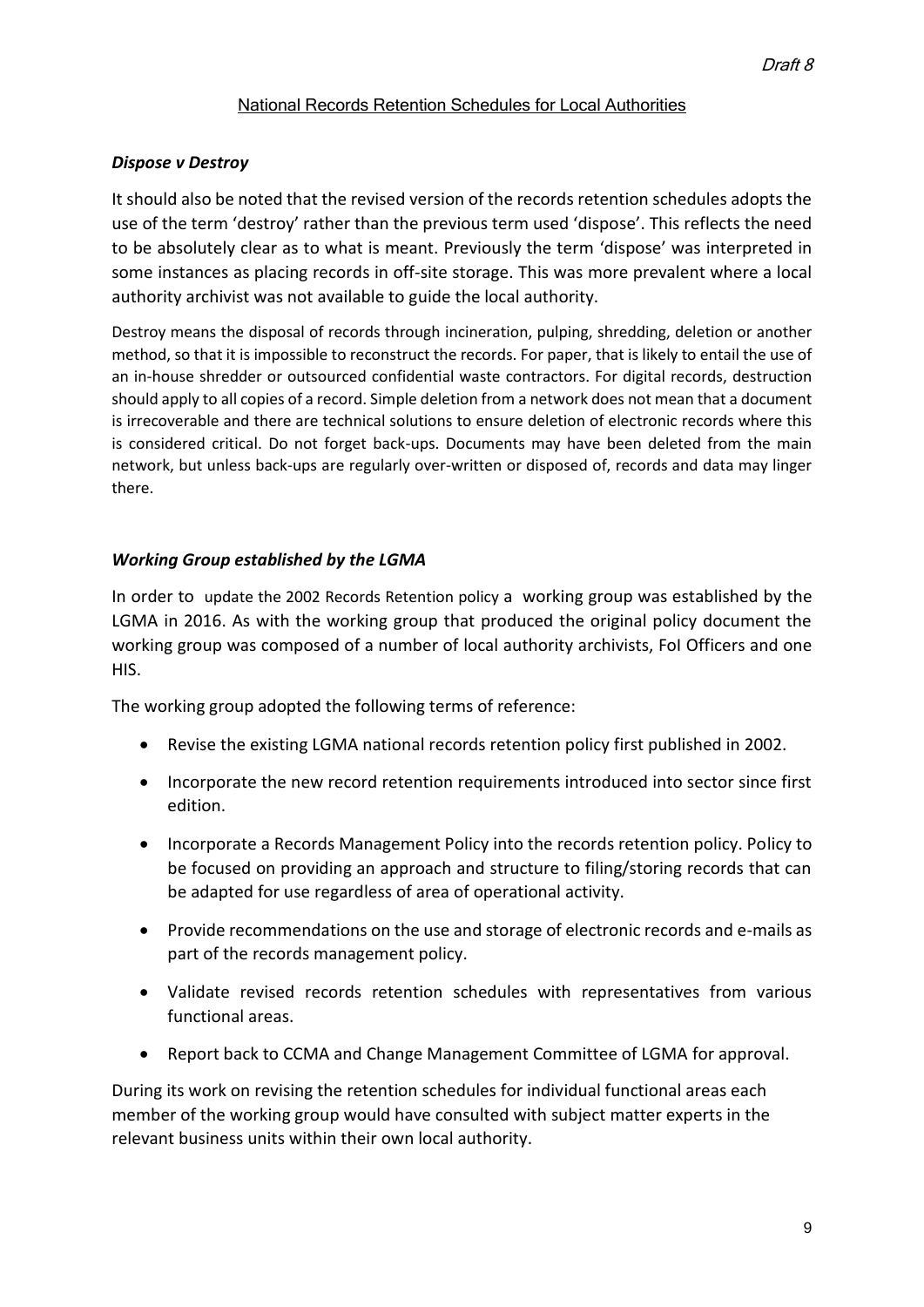## **General Guidance on Implementing the Revised Records Retention Schedules**

The attached revised records retention schedule was compiled by the LGMA convened Records Management working group and has been validated by a group of senior subject matter experts drawn from the functional area/business unit to which the records retention schedule relates.

#### *Legal Basis for collection and storage of records*

Every effort has been made to identify the relevant pieces of legislation and regulation(s) which relate to the sub-function and activities contained in the schedule. Where a legal basis has been identified it has been recorded in the comments section on the right of each retention schedule. However, post adoption new or revised pieces of legislation and/or regulation may come in to effect which have specific requirements regarding the collection and retention of data and information. Where new or revised legislation and/or regulation comes in to effect individual business units should amend their retention schedule accordingly to reflect the new legal requirements.

#### *Statutes of Limitation*

Where identified and where appropriate the accompanying revised records retention schedules have incorporated the time period limitations for bringing forward litigation in the Courts. The relevant time period limitations are as follows:

#### **Product liability** 10 years

**Personal injury** 2 years from date when injury was known or ought to have been known. Exception being any injuries involving minors. In these cases, a minor has until age  $18 + 3$ years to make a claim

**Negligence claims (as breach of contract)** must be taken within 7 years (6 years + 12-month maintenance period)

It should be noted that advice received from Irish Public Bodies (IPB) in mid-2017 has confirmed that in instances where a litigation claim exceeds the statute limitation period the IPB's initial action is to seek for the Judge to strike the case out because it is statutorily barred. However, if the Judge allows the claim to proceed any settlement of claim will be made on the merit of the case and any records deleted according to the relevant retention schedule does not have a significant, adverse effect on the final settlement.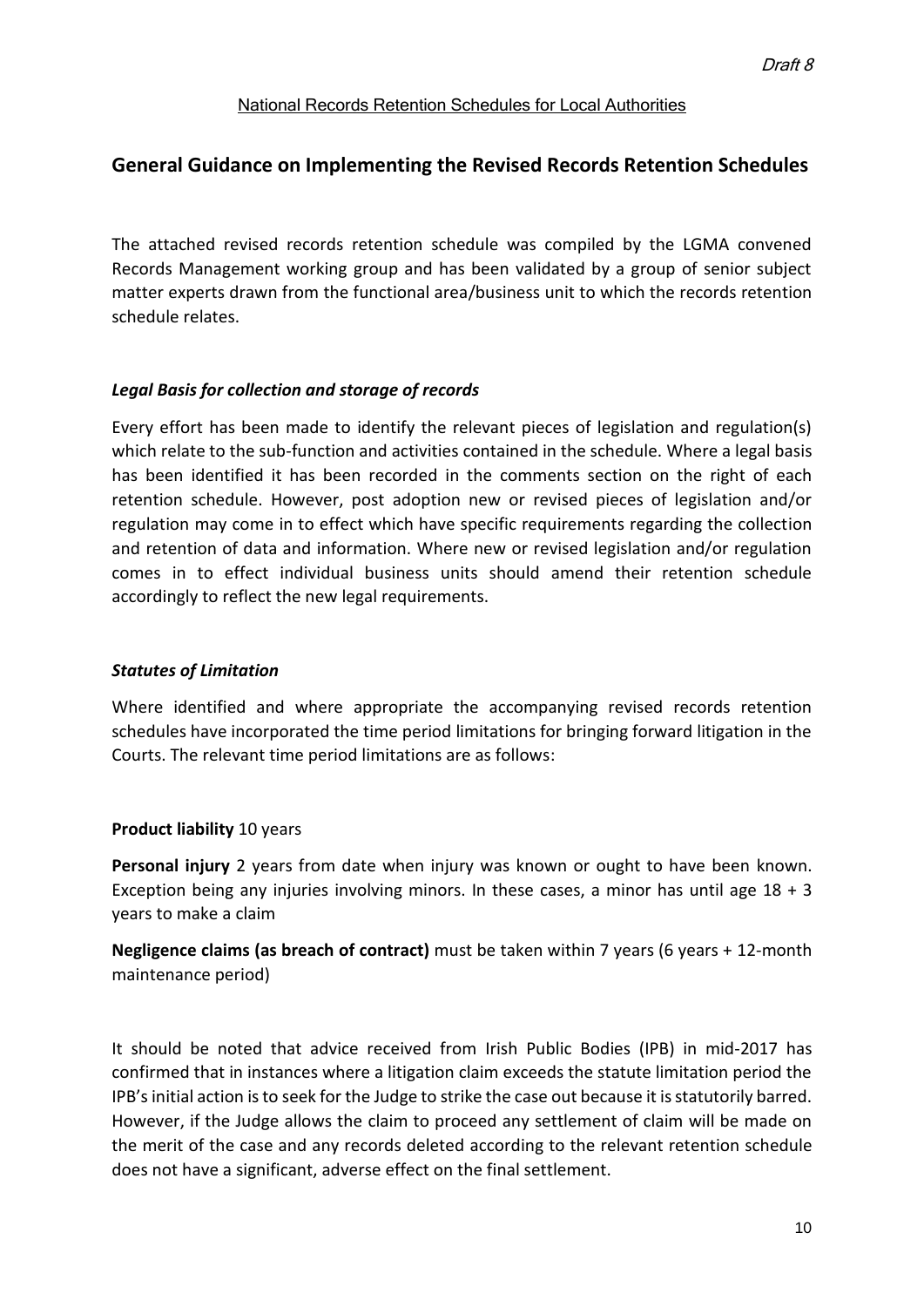#### *Records which form part of legal proceedings*

Where records form part of the defence or prosecution of legal proceedings they should be treated as exceptions from the standard retention schedule. These records should be retained until the legal proceedings and any ensuing appeals periods have expired.

Where legal proceedings are anticipated but not yet officially commenced the relevant records for those instances, accidents or occurrences on which the legal proceedings are based should be retained for the recommended retention period which covers the statute of limitation period for taking a legal case. Once the expected legal proceedings have been instigated the records are then retained until the legal proceedings and any ensuing appeals periods have expired.

## *Certain Activities or Sub-Functions contained in this revised retention schedule are not carried out by my functional area/business unit*

Certain sub-functions and activities are not always carried out by the same business units in every local authority. An example would be the carrying out of Payroll which in some local authorities remains as a sub-function within the Finance unit but in some local authorities has become a sub-function within HR. The revised retention schedule for Payroll doesn't specify what business unit should retain the activity related records it just specifies for how long the record should be retained. If an activity row in the accompanying revised records retention schedule doesn't apply to you then just treat it as not applicable. The same subfunction/activity row may and will be replicated in more than one retention schedule.

#### *Records Retention where EU funding has been received*

It should be noted that the EU requires bodies in receipt of EU funding to retain records relating to the project/activity for which the funding was provided as follows,

*EU funded schemes should be retained to comply with EU fund requirements (i.e.) Article 140 of REGULATION (EU) No 1303/2013 OF THE EUROPEAN PARLIAMENT AND OF THE COUNCIL. There is an absolute legal requirement to retain all relevant documentation relating to EU funding for a minimum period of 3 years after the closure of the Operational Programme under which the funding was provided and letter issued by EU Court of Auditors to that effect.*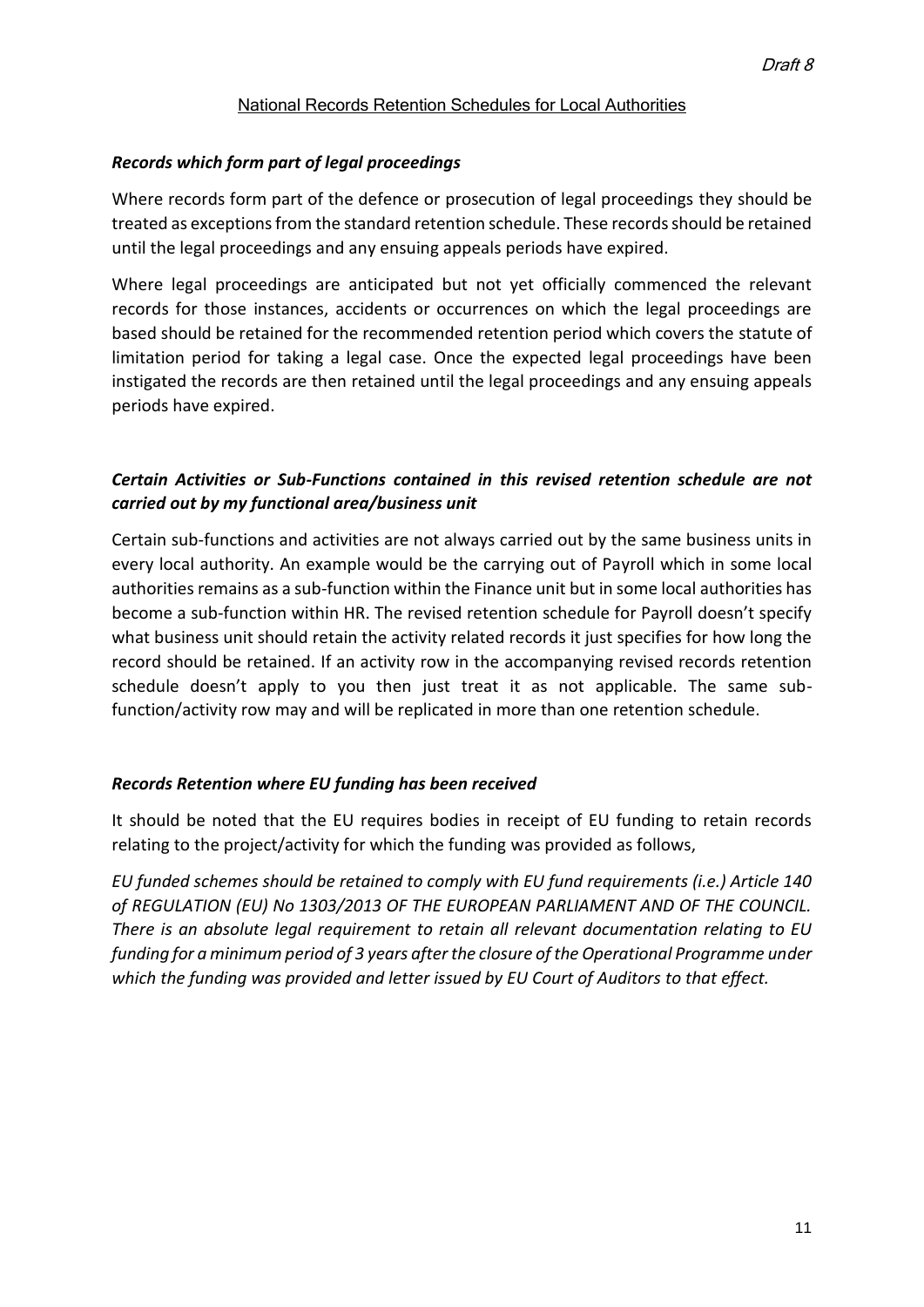## *Documents, Records and Correspondence generated or stored by/in business activity specific software or bespoke software applications*

All documents, records and correspondence generated or stored by/in business function specific software packages or bespoke applications must also adhere to the principles contained in the National Records Management Policy and to the National Records Retention schedule for their respective business function.

## *Applying the National Records Retention Schedule*

The retention recommendations are for both digital and paper records that are held by the local authority. They apply to records that are scanned copies of a paper record or a paper record that is a copy of a digital record.

The only possible exception to this approach would be where a new legislative or regulatory requirement is introduced in the future which requires certain documents, records or correspondence to be retained for purposes or a period which differ from the retention recommendation contained in the issued retention schedule. Where new legislative or regulatory requirements are introduced these will supersede the retention recommendations contained in the issued retention schedules until such time as the schedules are revised and updated to reflect the new legislative or regulatory requirement.

#### *Document Management & Storage Systems*

Where a local authority utilises a server or web-based document management and storage system as the primary storage facility for electronic or digitised versions of records and related correspondence then these records regardless of format are also subject to the retention recommendations contained in their associated retention schedule. The recommendation to either destroy or recommend to archivist for archiving must also be adhered to unless (as already mentioned above) legislation or regulations are subsequently introduced that electronic or digitised documents, records and correspondence must be retained indefinitely on the server or web based document management and storage system.

#### *Public Facing Web Portals and Customer Relationship Management (CRM) systems*

Web portals and/or CRM software packages, either locally or centrally hosted, may require individuals to enter personal data as part of the initial registration/application process. Web portals and/or CRM software packages will then issue log-in credentials to the applicant so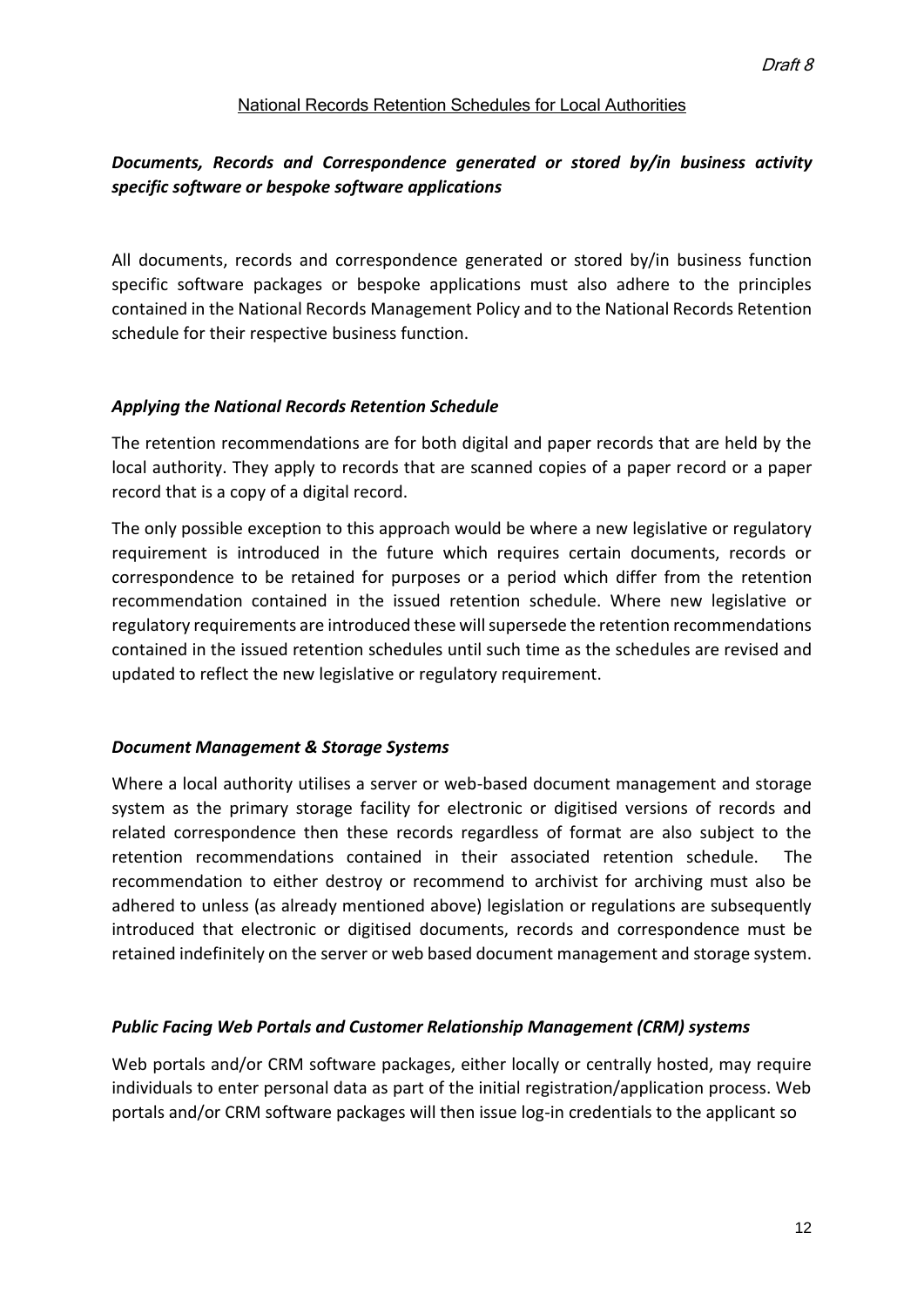that their submission(s) and dealings with the service as well as any supplementary documentation submitted on-line can be stored together and retrieved by the applicants during any subsequent visits to the web portal. Web-portals and CRM packages also facilitate the grouping together of multiple applications by individuals for service applicants such as developers/architects for planning permission.

Web portals and CRMs are by design, and regardless of whether they are individual LA based or a centrally hosted site, an intermediary stage before all the required data and documentation are made available to the business unit in the relevant local authority for processing of the actual application. Therefore, it should be noted that as an intermediary stage, there will temporarily be two sets of documentation and data stored at a certain point (i.e.) up until the application process has been completed and moves on to transaction process with the business unit: one in the web portal and one in the business unit. Once the business unit processing the transaction in the individual local authority has assumed responsibility for the documentation there is no longer a need for the documents temporarily stored on the web portal or CRM to be maintained. Links to the documents subsequently stored in document management and storage system can still be provided but separate and distinct copies should not be stored on the web portal or CRM. Steps should also be taken to periodically, according to the recommended retention periods and regulatory requirements, delete application data and supporting documentation which never progresses beyond application stage and becomes a transaction process with a business unit in a local authority.

#### *E-Mails*

E-mail in this context refers to electronic correspondence sent or received by local authorities. E-mail should be managed in order to ensure compliance with all relevant legislation, for example, e-mail is subject to the provisions of the Freedom of Information Act and Data Protection and with any requirements of audit and administration. All e-mails which relate to a specific business activity form a vital part of the file for that activity and often form part of the official record of correspondence between parties and as such should be subject to the same retention periods as the other documents and records for that activity.

E-mails should not be kept separate from other files but should be filed with the rest of the records in the relevant file to keep the information in context with other related records. This will ensure that any search of the files for a particular matter will include all the relevant records and the information stored on e-mails will not be left out.

In order to manage e-mail effectively staff should categorise e-mails into:

- a) Those that are in any part related to the business of the Council
- b) Those that are personal or non-business communications

Where E-mail correspondence that relates to an official business activity exists it should not solely be stored on any e-mail storage/archiving system such as (e.g.) Mail Meter. E-mails should be captured into the digital system that the organisation uses and saved to the relevant folder. The format that the e-mails are to be saved in should be considered and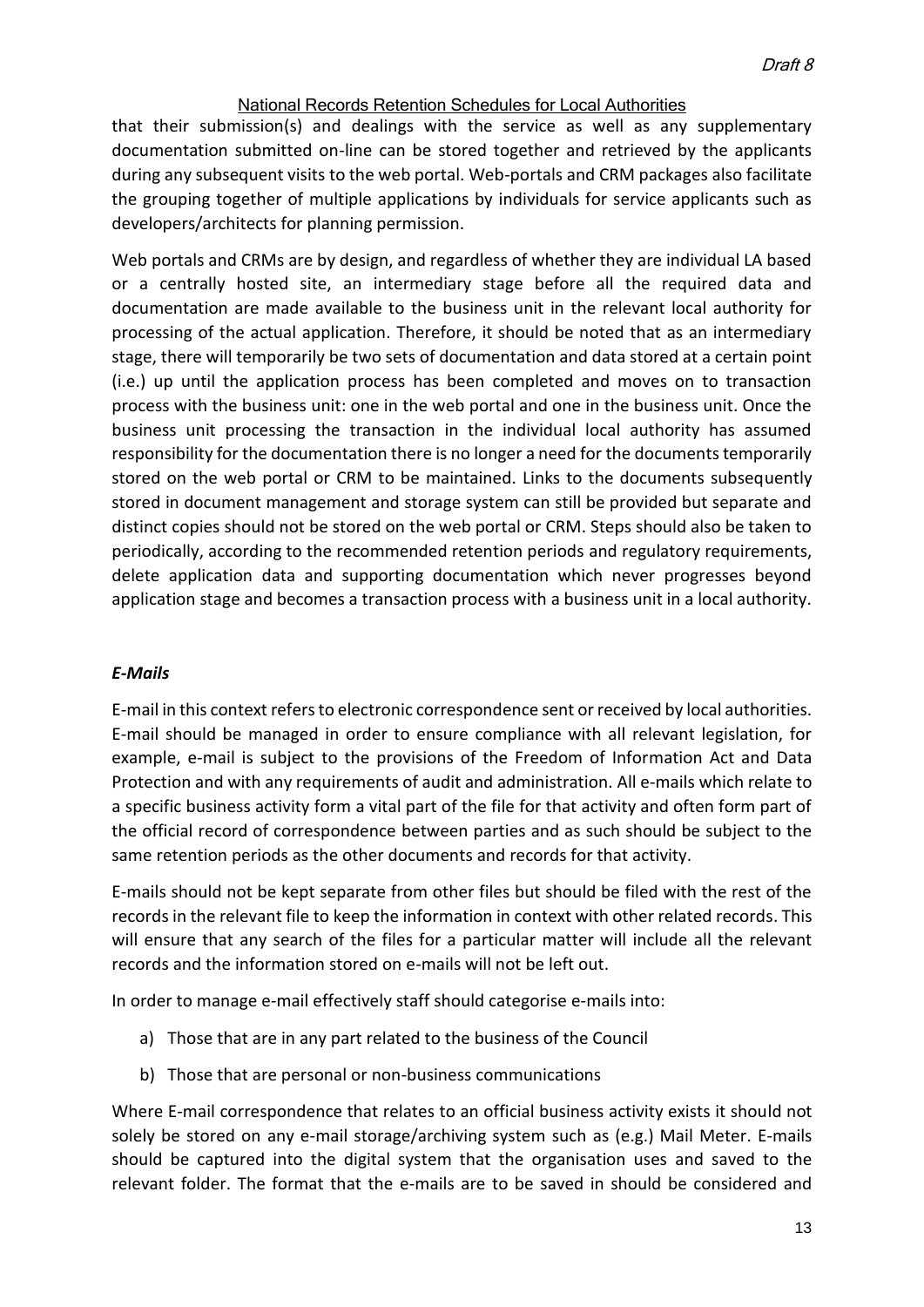decided by each authority to ensure that as much of the characteristics of the email to ensure its authenticity are retained, such as, outlook message format. Most local authorities use the Microsoft Exchange as their e-mail system. As there is limited storage available for e-mails on servers the IT Department often set a limit to the storage available for staff. To save space therefore e-mails that are personal and non-business should be deleted and not left on the Server or left on any e-mail storage/archiving system such as (e.g.) Mail Meter.

## **Records Retention Recommendations arising at the end of the retention period**

The revised records retention schedules will include one of the following recommendations for what should happen to the records at the end of its useful life cycle for the business unit concerned. The following are the standard set of recommendations,

- Destruction
- Retain permanently
- Offer to the archivist

## **Records Destruction**

Records Destruction should be:

- Authorised
- Appropriate
- Confidential
- Timely
- Documented

#### *Authorised*

The destruction of records is authorised under the National Retention Policy for Local Authority Records in Ireland which sets the retention periods for records.

The destruction of records requires the authorisation of two members of staff - Heads of Services or their nominees, who act as a Certifying Officer under Section 80 of the Local Government Act 2001 and an Archivist. Where an Archivist is not available then it should be another senior member of staff nominated in advance by the Chief Executive to carry out this role (i.e.) designated Records Manager. When records are being destroyed in line with the retention policy summary information should be noted in a Destruction Certificate available on the intranet which provides evidence that the destruction has actually been carried out. A more detailed Destruction Transfer List must also be completed to document accurately the records for disposal.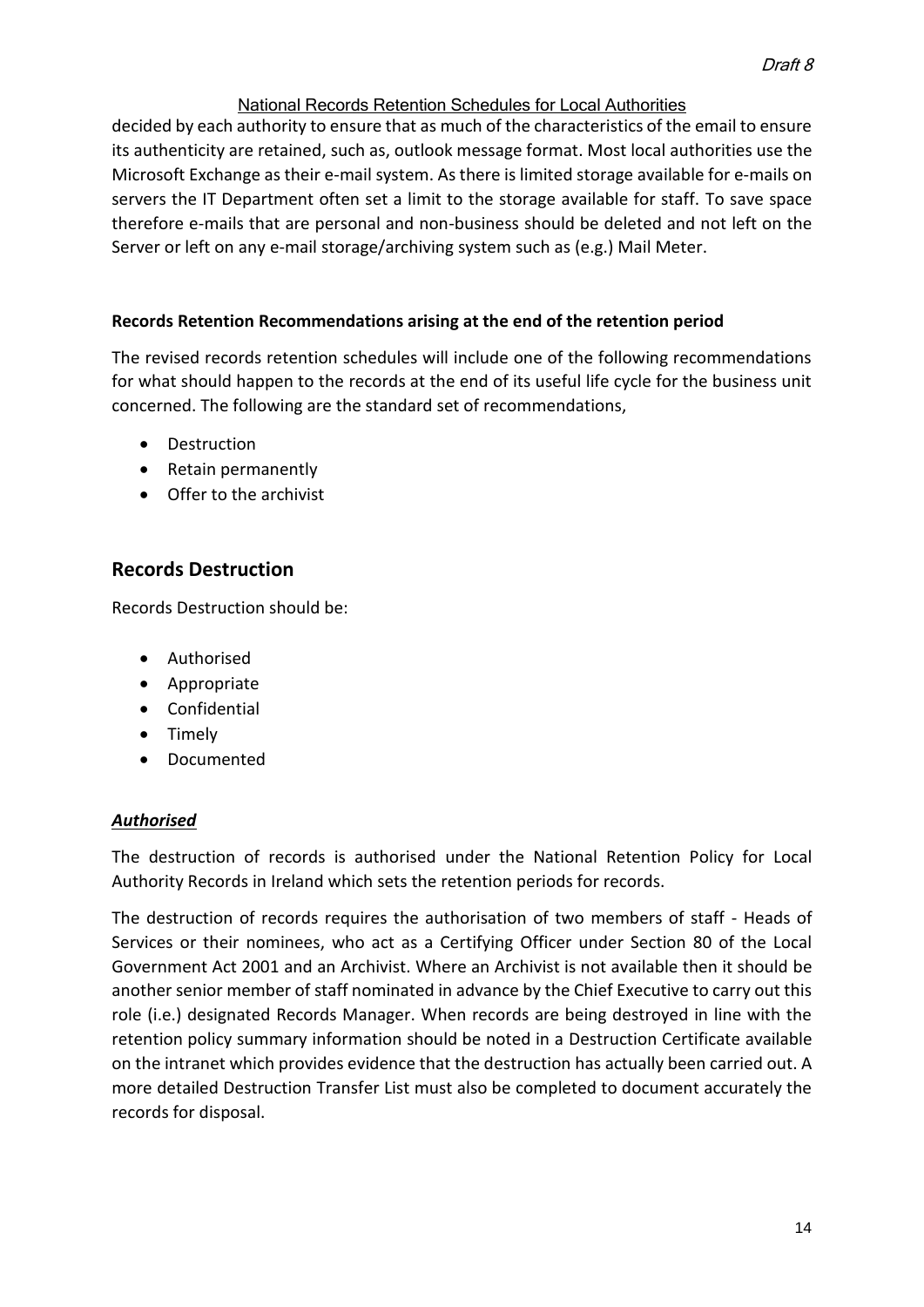National Records Retention Schedules for Local Authorities Examples of Destruction transfer list and Certificate of Destruction are shown below.

# **DESTRUCTION TRANSFER LIST**

| ❏   | Certificate<br>οf | Date of Destruction: |
|-----|-------------------|----------------------|
| No: | Destruction       | Section:             |
|     |                   | <b>Bag Number:</b>   |

| <b>File Title</b> | <b>File</b><br>Code | Covering<br><b>Dates</b> | <b>File Series Title</b> |
|-------------------|---------------------|--------------------------|--------------------------|
|                   |                     |                          |                          |
|                   |                     |                          |                          |
|                   |                     |                          |                          |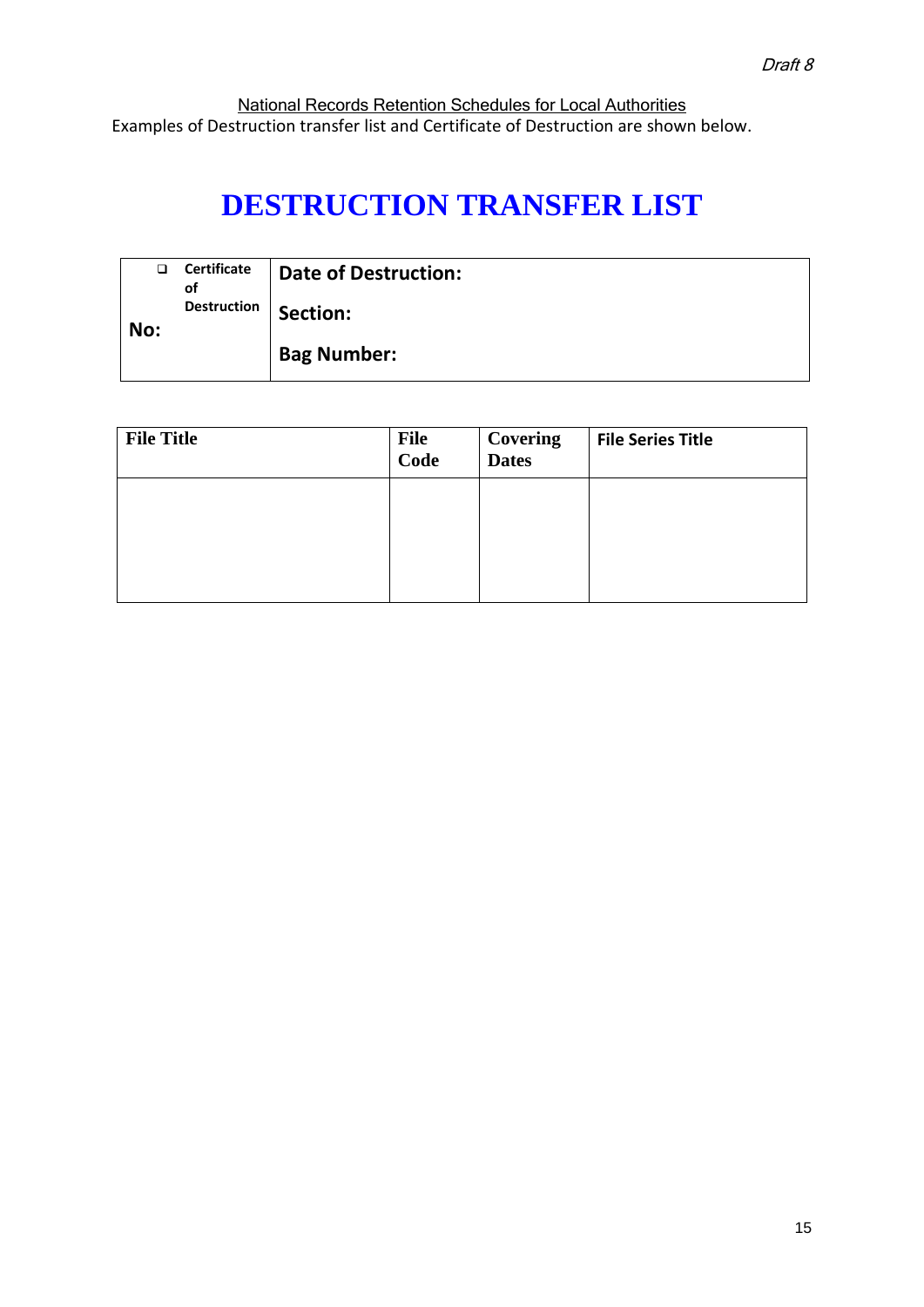## **CERTIFICATE OF DESTRUCTION**

Local Government Act, 2001 Section 80 (1)

## CERTIFICATE BY ARCHIVIST

I hereby certify that I am satisfied that the records or classes of records described below / in the attached schedule do not warrant preservation as archives, subject to the conditions (if any) stated below. And that these records are being disposed of in accordance with the recommendations of the National Retention Policy for Local Authority Records in Ireland.

Description of records:

Conditions (if any):

Archivist

de de la contrata de la contrata de la contrata de la contrata de la contrata de la contrata de la contrata de<br>Date:

#### CERTIFICATE AND AUTHORISATION BY CERTIFYING OFFICER

I hereby certify that the records or classes of records referred to above are not required in connection with the administration of this authority, and hereby authorise their disposal, subject to the conditions (if any) specified above.

Certifying Officer

Date: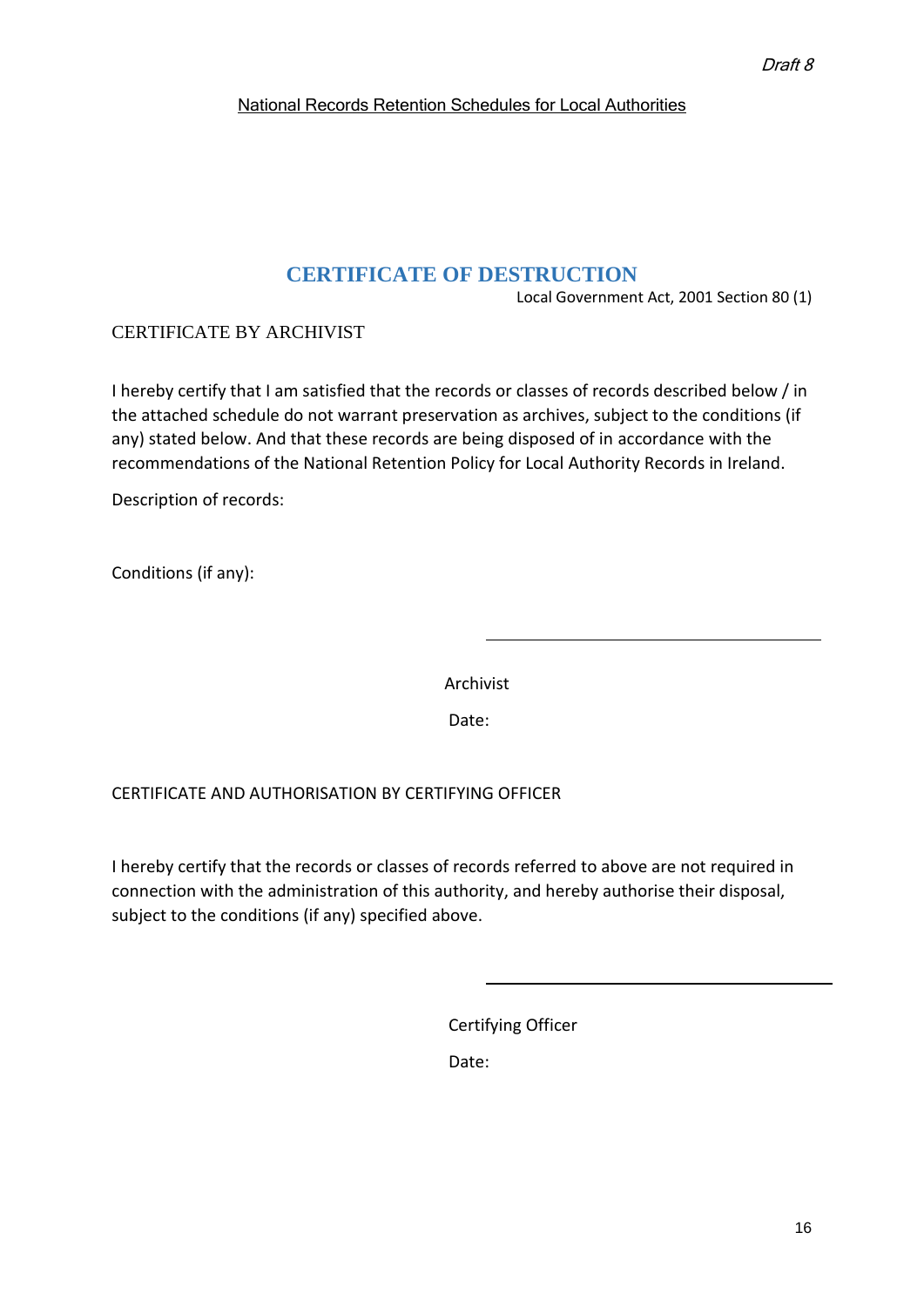#### **Roles and responsibilities in this process:**

Heads of Service are responsible for ensuring that retention schedules are in place and being consistently adhered to; and that final destruction is undertaken in accordance with local Council disposal procedures.

Heads of Service/Function are responsible for ensuring that authorisation is provided for the destruction of records, in particular that line manager authorisation is noted in destruction certificates; and that staff are supported in terms of training in how to apply end of retention period decisions.

Individual employees are responsible for ensuring that records required for destruction are identified on a regular basis and that destruction procedures are correctly followed.

Please note: where the retention period for the record has lapsed destruction should not be carried out on records that:

- Are subject to an ongoing access request under Freedom of Information; Access to Environment Information or Data Protection or other statutory access request legislation
- Are required for a pending/ongoing legal proceeding

It is the responsibility of staff in the records originating department to inform the Records Manager or authorised officer of ongoing access requests or legal proceedings that require the retention of records beyond their existing retention period.

Staff in the relevant departments are required to fill out a Destruction Transfer Sheet listing all records for destruction. These lists must by checked and certified by the Archivist/Records Manager to document compliance with the National Retention Policy and to ensure that any records of archival value are identified and safeguarded. The Destruction Transfer List must also be checked and certified by the Certifying Officer (Head of Service/Function or a nominated representative) to ensure that the records listed are not subject to any statutory access request, not required for any legal proceeding or for organisational purposes.

Where no Archivist is in place then the destruction certificate is countersigned by the designated Certifying officer for the business unit/function and the designated Records Manager.

#### *Appropriate*

The destruction of records should be irreversible and environmentally friendly. Paper records should be confidentially shredded and electronic records deleted. Hard drives, PCs and other electronic devices should be checked and wiped of all data before being transferred out of the custody of the local authority.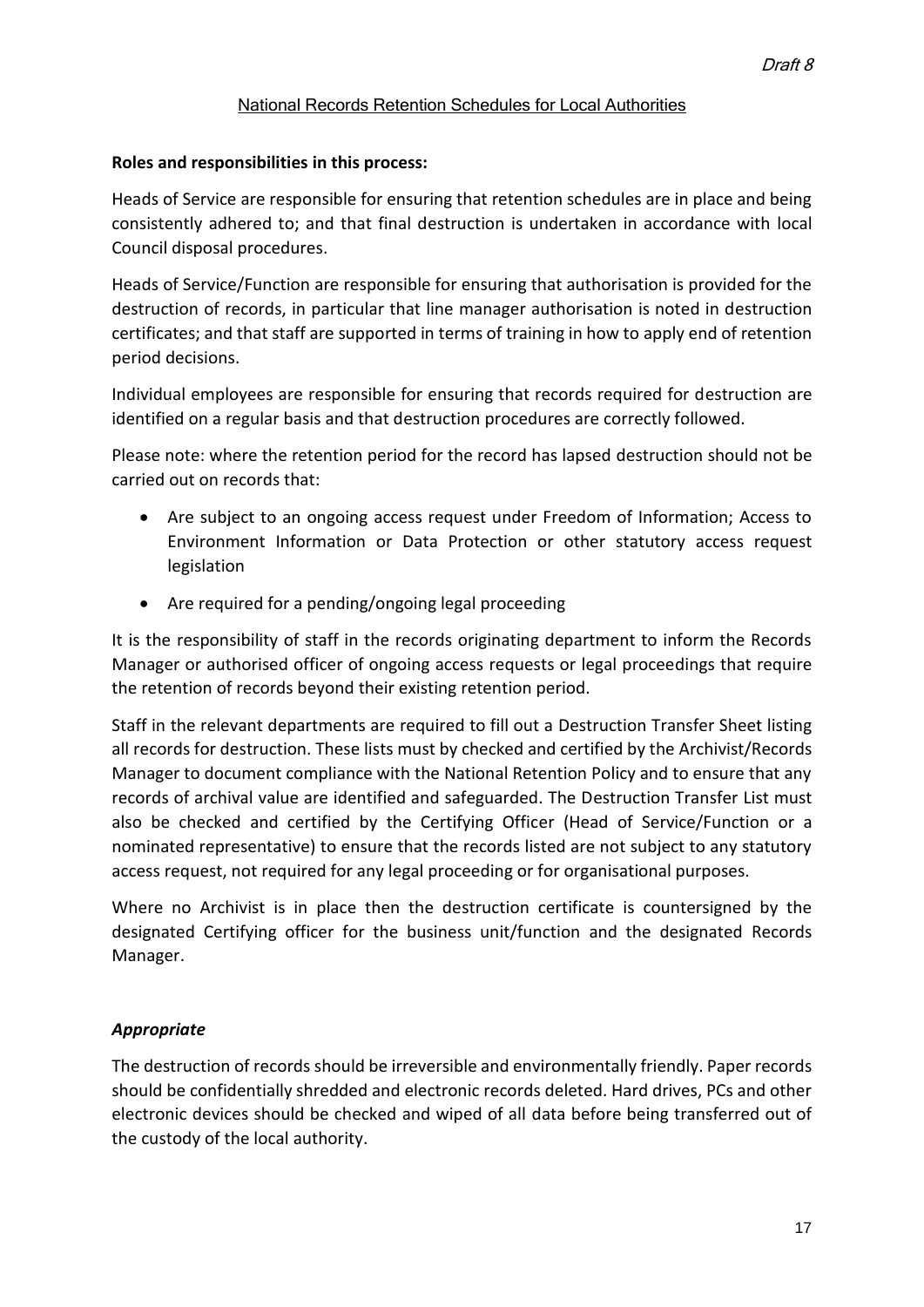## *Confidential*

Local authorities have an obligation to the public and their staff to ensure that their data is protected

Where an external contractor is carrying out the shredding of paper records a certificate of destruction must be provided to confirm the confidential shredding of the records and the process must be witnessed by an authorised member of staff. Records awaiting confidential shredding should be securely stored by the local authority and by any contracted agent to ensure that the data remains secure until it is confidentially shredded, preferably pulped so that it can then be recycled.

Electronic records held on electronic devices should be wiped from the device by the local authority or a contracted agent and a certificate of destruction must be provided by any contracted agent to confirm the removal of the records from the device and witnessed by an authorised member of staff.

## *Timely*

Records should not be destroyed while there is still a need for them but departments should comply in a timely manner with retention recommendations and not keep records identified for destruction.

The actual date upon which a records is destroyed is a matter for each local authority. There will always be a gap between the rolling date which signifies a record has reached the maximum of its retention period and the date that the record is actually destroyed. Having too large a gap will be problematic in that if you hold the record in breach of the retention period it is still classified as a record and must be produced on foot of any legally binding request (e.g.) FoI, DP and PQ. It is a matter for each business unit to devise a procedure for ensuring that records are destroyed (or archived/retained permanently on or off site) periodically in line with the retention period recommendations contained in the retention schedules.

Retaining records due for destruction:

- increases the cost of storage
- increases the difficulty in retrieving records
- breaches legislative requirements

It is a breach of the Data Protection Act, 2018 and the General Data Protection Regulations (GDPR) to retain personal information beyond the purpose for which it was provided. Departments should clearly identify records containing personal data and ensure that the destruction of these records is carried out in a timely manner.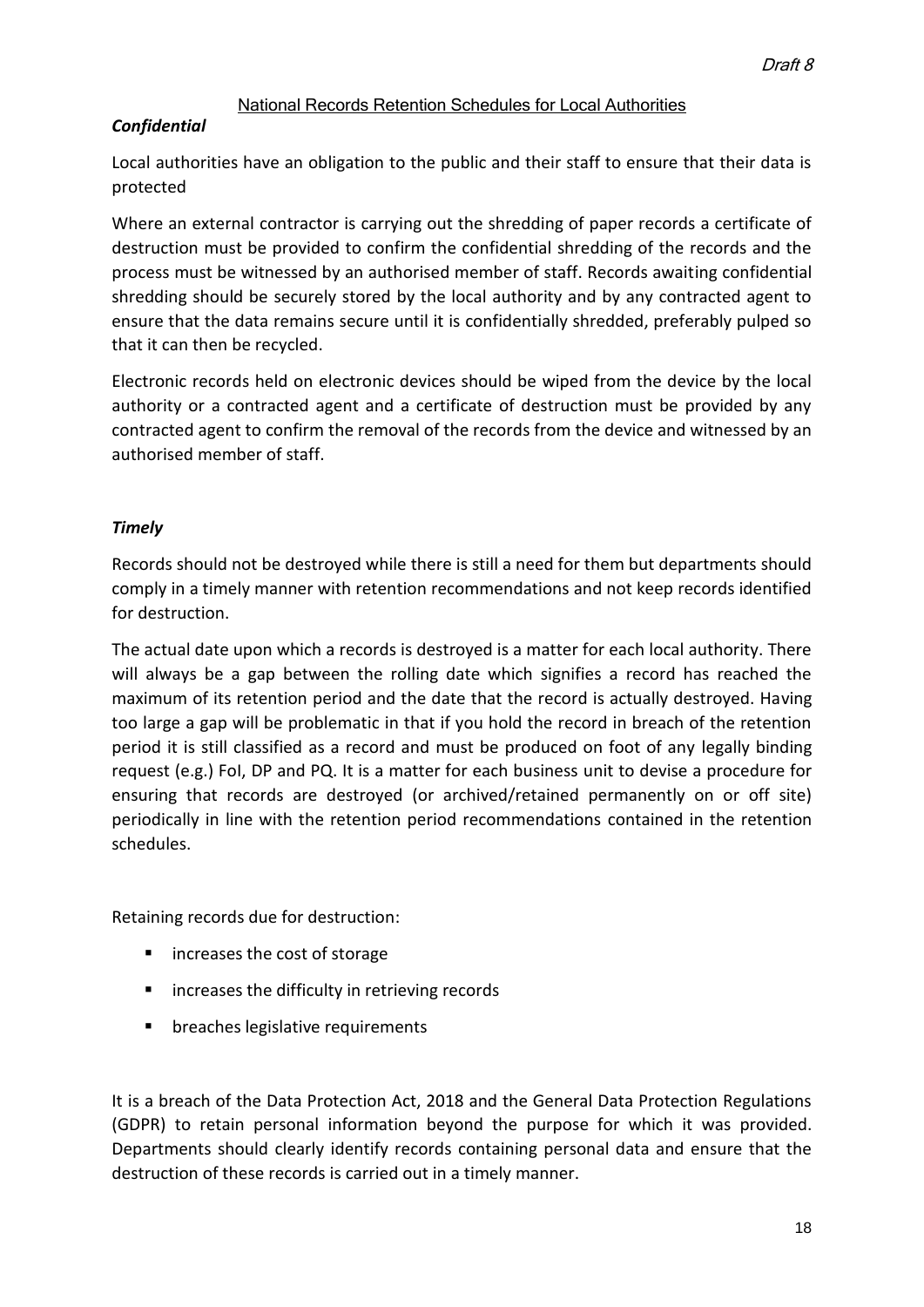### *Documented*

There is considerable legislation that dictates the requirement to retain records in order to prove compliance and to provide an accurate picture of what happened to historical files and where they are stored (if not destroyed). As a result it is vital that the following occurs for all records at the end of their recommended retention period:

Each business unit retains a log of the current status of their business files including what happened to historical files they no longer retain? This log should record details of the location of files being stored permanently whether on-site or off-site with a commercial provider.

A destruction transfer list of all the files/records which are scheduled for destruction should be compiled by the business unit and should be forwarded to the archivist/Records Manager.

Where the files have been transferred to the archivist a file transfer list should be maintained by the archivist.

Where a record has been authorised for destruction a destruction certificate should be retained. Both the log and the destruction transfer list should refer to the details of the destruction certificate.

The Records log; the Transfer to Archive List, and Certificate of Destruction are to be retained permanently by the Archivist/Records Management Officer or authorised officer as evidence of compliance by the local authority with legislative requirements. These records should be signed and dated to ensure that authorisation is clear and documented.

These records are evidence that:

- personal information has been confidentially destroyed in compliance with Data Protection legislation
- records due for destruction have been destroyed in accordance with the National Retention Policy for Local Authority Records in Ireland
- records destroyed meet the requirements of the Information Commissioner and Data Protection Office

The destruction Transfer List of all files/records due for destruction should be sent to/from the relevant business unit/section from/to the local authorities Records Centre. Where both the business unit/section and the Records Centre agree that the records are no longer needed and their retention period has expired (and with no other legal impediment) then the records can be authorized for destruction. The designated Certifying officer then authorizes the records for destruction and a disposal/destruction certificate is completed for those records.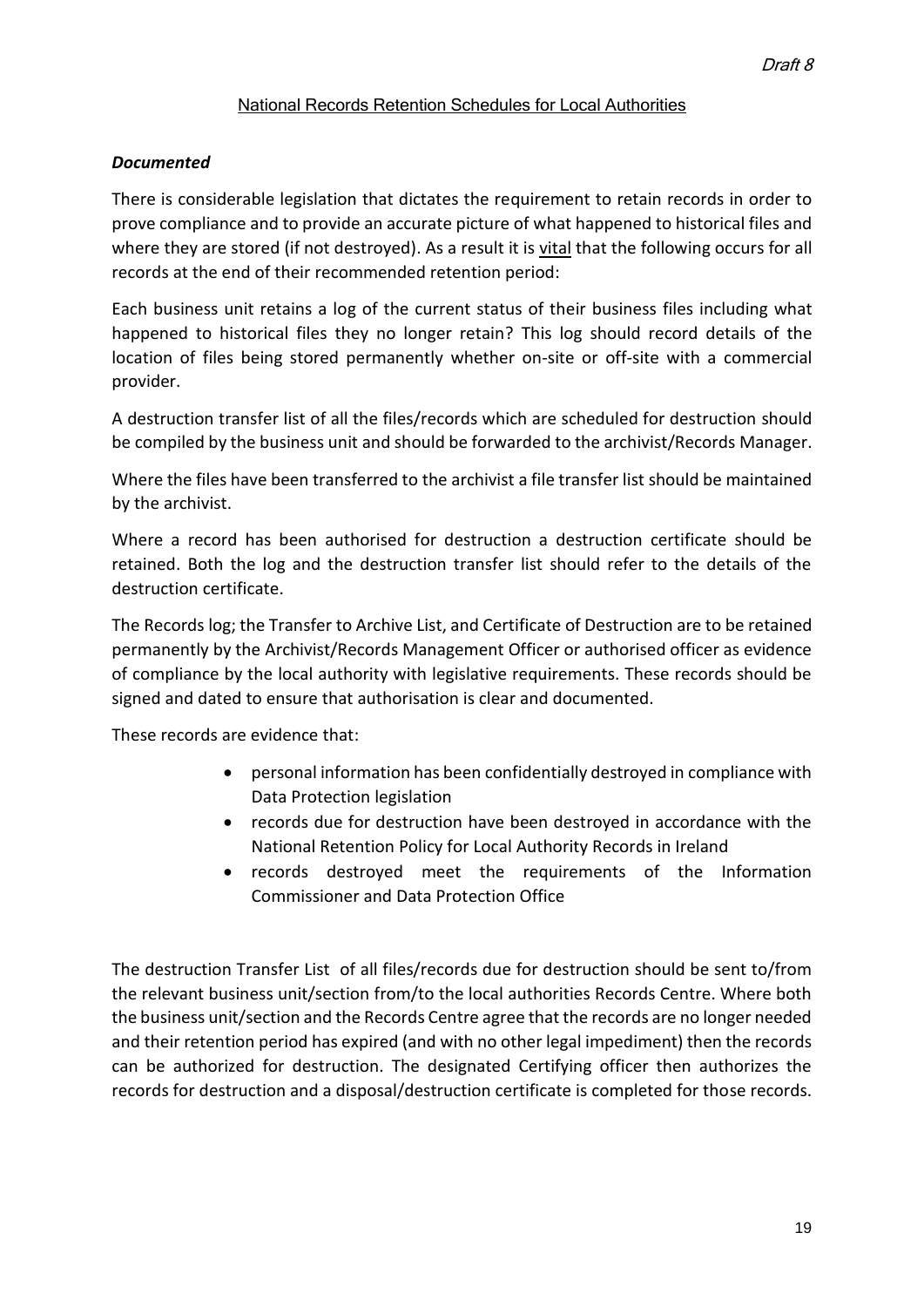## **Retain permanently**

Where the recommendation is to retain permanently then it will depend upon whether an archivist is in place as to how this recommendation is implemented. In either case though the transfer of records should be documented and a Transfer List should be completed for all records transferred to off-site or non-current storage.

It is recommended that appropriate environmental controls are in place to ensure the long term viability of the records in storage. The stored records must be secured in a structured and easily retrievable manner with a documented procedure in place to ensure that records required by authorised staff, legal or audit purposes or on foot of authorised public access request are accessible without delay and then only through the designated staff member. Any record retrievals while in storage need to be recorded to ensure a clear audit trail and security of the records in storage.

## *Retaining records which only exist in electronic format*

Where a record exists only in electronic format and the decision is taken to retain it permanently then arrangements must be put in place to provide dedicated space on local servers or cloud-based storage to facilitate the long-term retention of these records. Storage space will also have to be provided for the archiving of records which exist only in electronic format. The space set aside for long term/permanent storage must be established with sufficient security measures in place so that access cannot be made without the authorisation of the designated Records Manager or Archivist.

## *Where an archivist is in place*

The records to be permanently retained are offered to the archivist for archiving. **The Archivist will take into custody records that have been identified by the Archivist as of archival value. This may be the complete record or a statistical sample of the record series.** Where the archivist does not agree to take all or only part of the records they will agree with the designated officer in the business unit/section and the Records centre as to what should happen to the records. Where a record is to be retained for an extended period or permanently but the archivist has decided the records are not required for archive purposes then arrangements can be made by the business unit to store the records securely either through designated on site or off-site storage facilities.

It should be noted however that all permanent storage whether on-site or off-site should be provided so that the records being stored are indexed in such a way that the retrieval of individual files, when required, can be achieved. This must be the case regardless of whether the storage is electronic; digital; and/or in hard copy formats.

Where an archivist is in place they will be in a position to provide advice on the most appropriate electronic format in which records should be stored so as to ensure the provenance of individual records so that they satisfy the evidentiary requirements a Court may impose if the specific record is required to be produced as part of legal proceedings.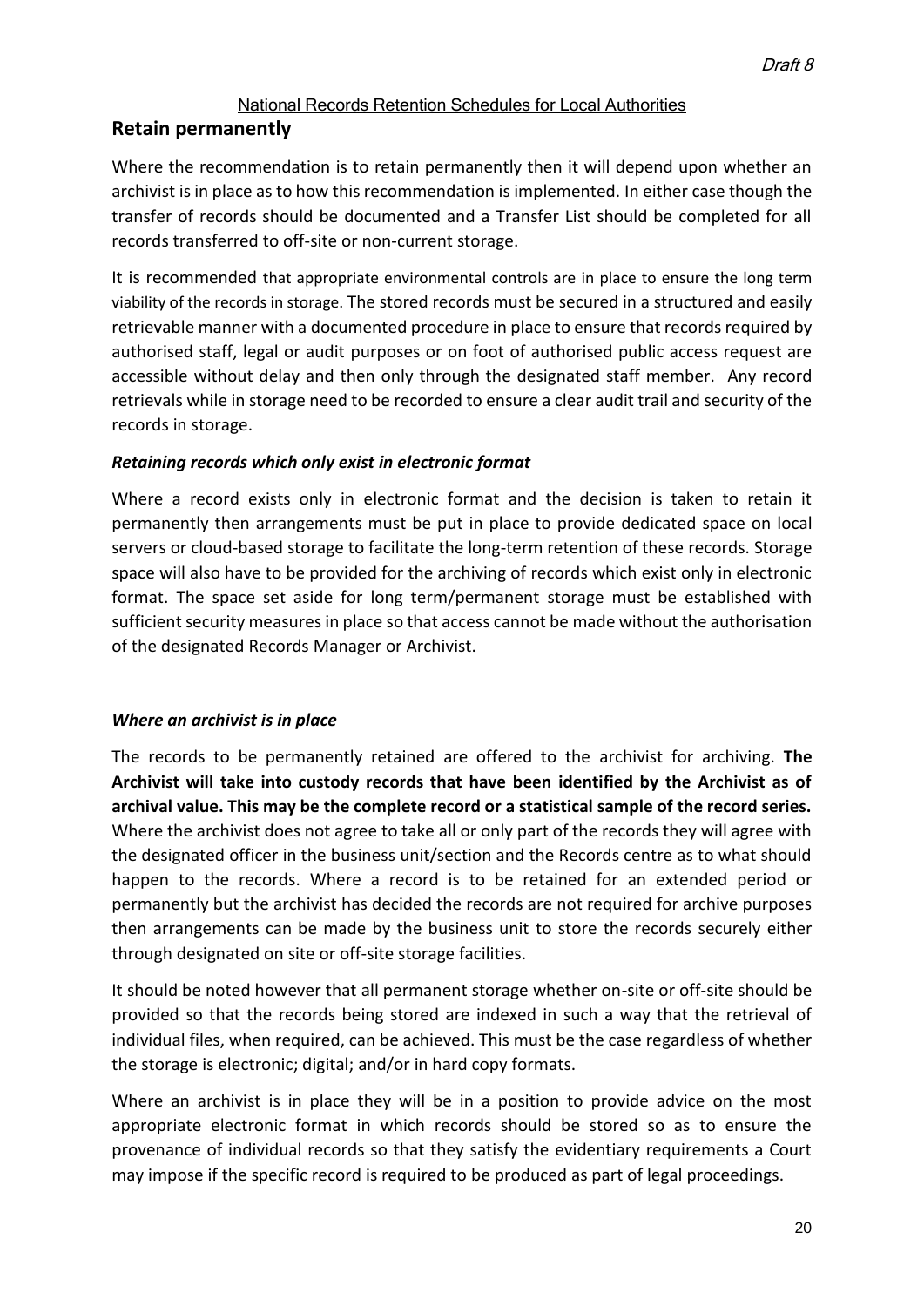Records transferred to the custody of the Archivist require a Transfer Sheet documenting the records transferred by the business unit. The Archivist is required under Section 80 of the Local Government Act, 2001 to make records available to the public under the same terms as that of the National Archives i.e. public records are open to the public after 30 years. The National Archives Act, 2018 has reduced this period to 20 years in the case of records in relation to Anglo-Irish relations. Records considered commercially sensitive, required for continuing business purposes or containing personal or sensitive information can be closed to the public for a longer period with the approval of the Archivist.

In order to make archives available the Archives Service produces a Descriptive List which provides a more detailed description of the records to facilitate access to the records and allow researchers and the public to identify records of interest. The Descriptive List is sometimes produced using specialist software and it is this rather than the Transfer List (or Box List) that provides access to records. This process also allows the Archives Service to identify records requiring conservation or requiring closure due to personal or sensitive information. The Descriptive List is drawn up to the International Standard of Archival Description (ISADg). Unprocessed collections, without a completed Descriptive List, are not made publically available.

#### *When an archivist is not in place*

When an archivist is not in place then the local authority's own Records Centre must determine the most appropriate format for the permanent retention of records identified as having archival value. In the event of no archivist then the records should be retained indefinitely (either on-site or in off-site storage in either soft or hard copy) or until they can be appraised at a future date for their archival value by an archivist either employed directly or otherwise engaged by the Local Authority. The archivist either employed directly or otherwise engaged by the Local Authority is to notify senior manager/certifying officer in business section before taking any decision other than to permanently retain the records within the archive.

Once again, the records can be stored permanently by the Local Authority either through designated on site or off-site storage facilities and can either be stored in electronic; digital and/or in hard copy file formats. Any records storage system must ensure the provenance of individual records so that they satisfy the evidentiary requirements a Court may impose. PDF/A is an ISO-standardized version of the Portable Document Format specialized for use in the archiving and long-term preservation of electronic documents and currently is in common use. Consideration should be given in consultation with the Head of Information Systems as to the most suitable format to ensure: the long-term integrity, retrievability, and digital continuity of electronic archives. Guidance documents on digital preservation are available from the Digital Repository of Ireland [www.dri.ie](http://www.dri.ie/) and from the Digital Preservation Coalition [www.dpconline.org](http://www.dpconline.org/)

It should be noted however that all permanent storage whether on-site or off-site should be carried out in a manner that ensures that the records being stored are indexed in such a way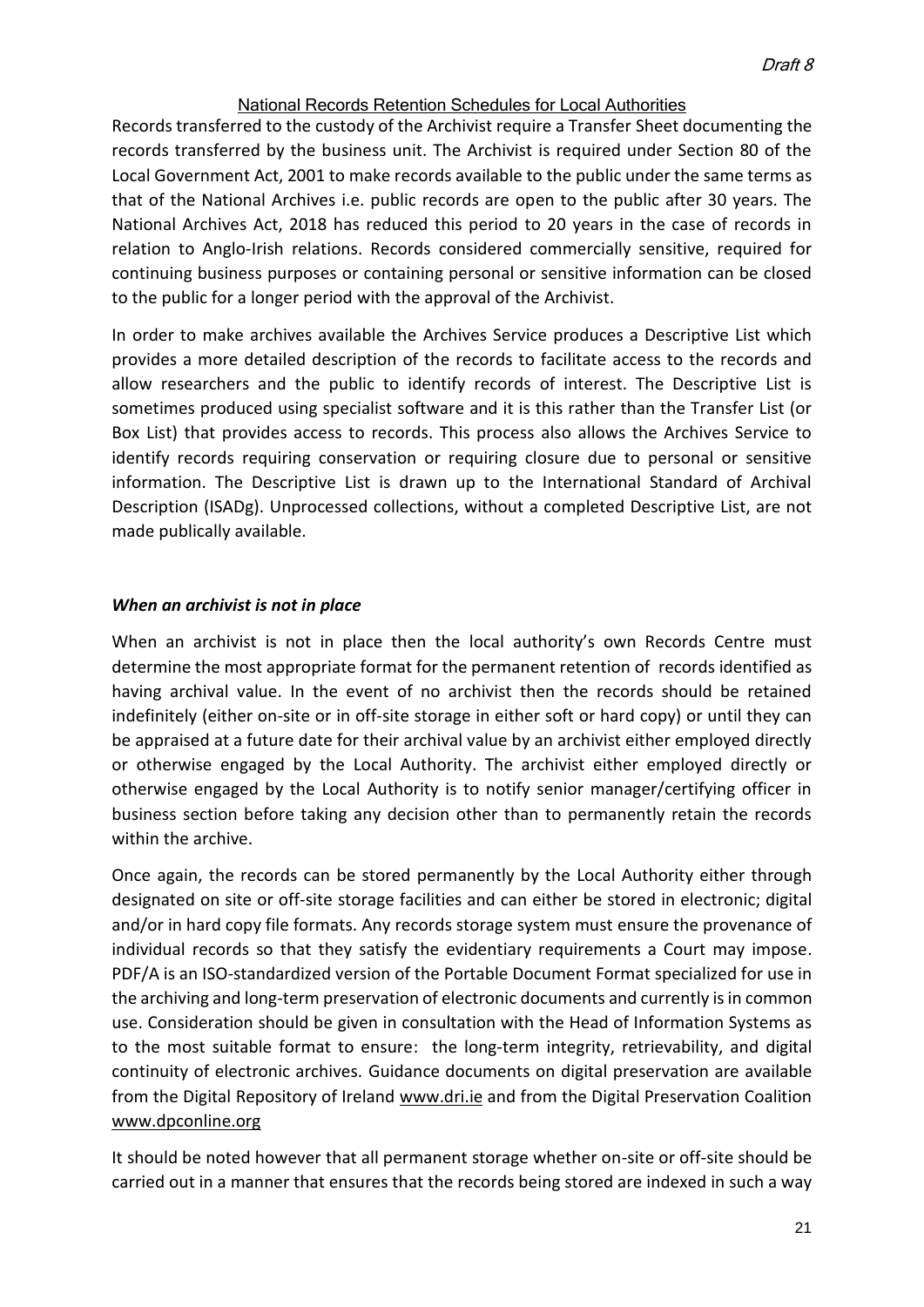that the retrieval of individual files, when required, can be achieved. This must be the case regardless of whether the storage is electronic; digital; and/or in hard copy formats.

## *File Transfer List*

It is important that the information provided on the File Transfer List adequate to ensure that any one file can be quickly and successfully retrieved. If the sheets are incomplete, this can result in considerable time and effort wasted in trying to locate a file for any future file requests. If the boxes and lists are not correctly completed when they arrive at the Records Centre, please be aware that they will be returned to the relevant section for amendment.

A Transfer List should be used for each box to list its full contents

Information should, ideally, be provided under each heading as below in this example

#### *FILE TRANSFER LIST*

| <b>Originating Dept./Section:</b> |  |
|-----------------------------------|--|
| <b>Staff Name:</b>                |  |
| Signature:                        |  |
| Box(es) No.(s)                    |  |
| <b>Date of Transfer</b>           |  |

| <b>Record Series</b> | Code | Date<br>Range | <b>File Description</b> | Retention<br><b>Period</b> | <b>Barcode</b> |
|----------------------|------|---------------|-------------------------|----------------------------|----------------|
|                      |      |               |                         |                            |                |
|                      |      |               |                         |                            |                |
|                      |      |               |                         |                            |                |
|                      |      |               |                         |                            |                |
|                      |      |               |                         |                            |                |
|                      |      |               |                         |                            |                |
|                      |      |               |                         |                            |                |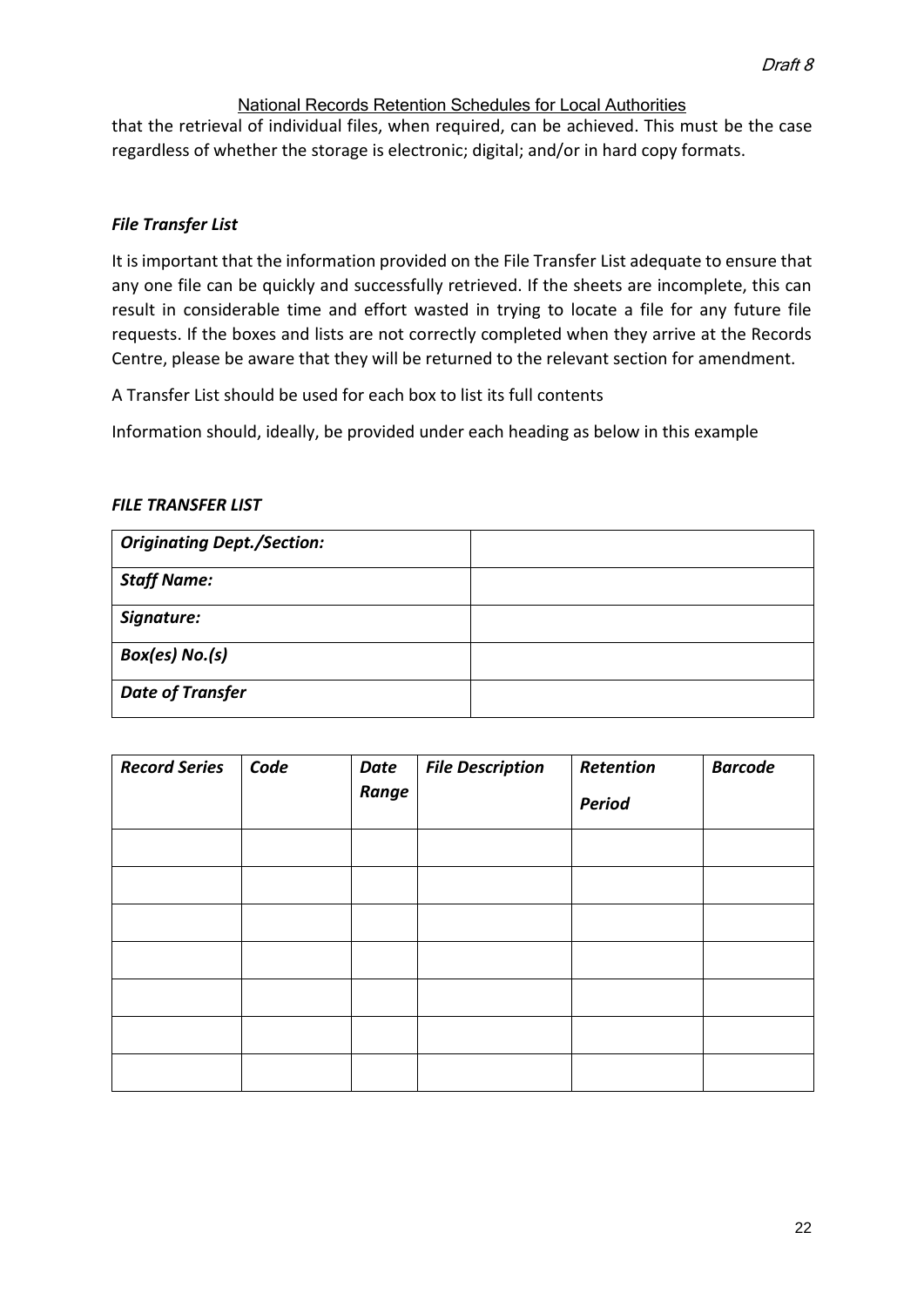The person filling out the File Transfer List must sign their name in the relevant section of the document and the date that the list was compiled for transfer to the Records Centre. The remainder of the sheet can be filled out electronically.

*Record Series* – this means a series of files with a subject in common, e.g. Planning enforcement files, Well Grants files &c.

*File Code* – if there is a classification system in place in a section, please enter the code here. If not, the column should be left blank

*File Description* – this relates to the file name, e.g. name and address details/location/batch of each file. Note: if a list of the files to be transferred is already in Excel or Word format, the list (recording only those files for a particular box) can be printed out and affixed to the File Transfer Sheet. The File Transfer Sheet must still be signed and dated by the transferee.

*Covering Dates* – record the earliest and latest dates of each file here. The date can be an important piece of information in identifying a file for retrieval

*Retention Period* – this is the recommended file retention period as outlined in the National Retention Policy for Local Authority Records or in any retention policy approved for use by your local authority. Contact your Archivist or Records Manager if the retention period is unclear or the series of files are not already included in the current records retention policy document.

When the off-site storage provider supplies the transferee with the barcodes assigned to the boxes transferred, add these to the original transfer list.

## *Data protection Implications*

#### *Personal Data*

Some activities require local authorities to collect and process personal data from members of the public. The format for the revised records retention schedules identifies where personal data is being collected and processed. All sub-functions and business activities where personal data is being collected, stored and processed must adhere to the guiding principles of Data Protection (see below).

#### *Data Protection principles and regulations*

Data Protection is about the safeguarding of the privacy rights of individuals in relation to the processing of personal data.

The General Data Protection Regulation (GDPR) came in to effect in May 2018. For bodies subject to GDPR and the Data Protection Act, 2018, it means strengthened data subject rights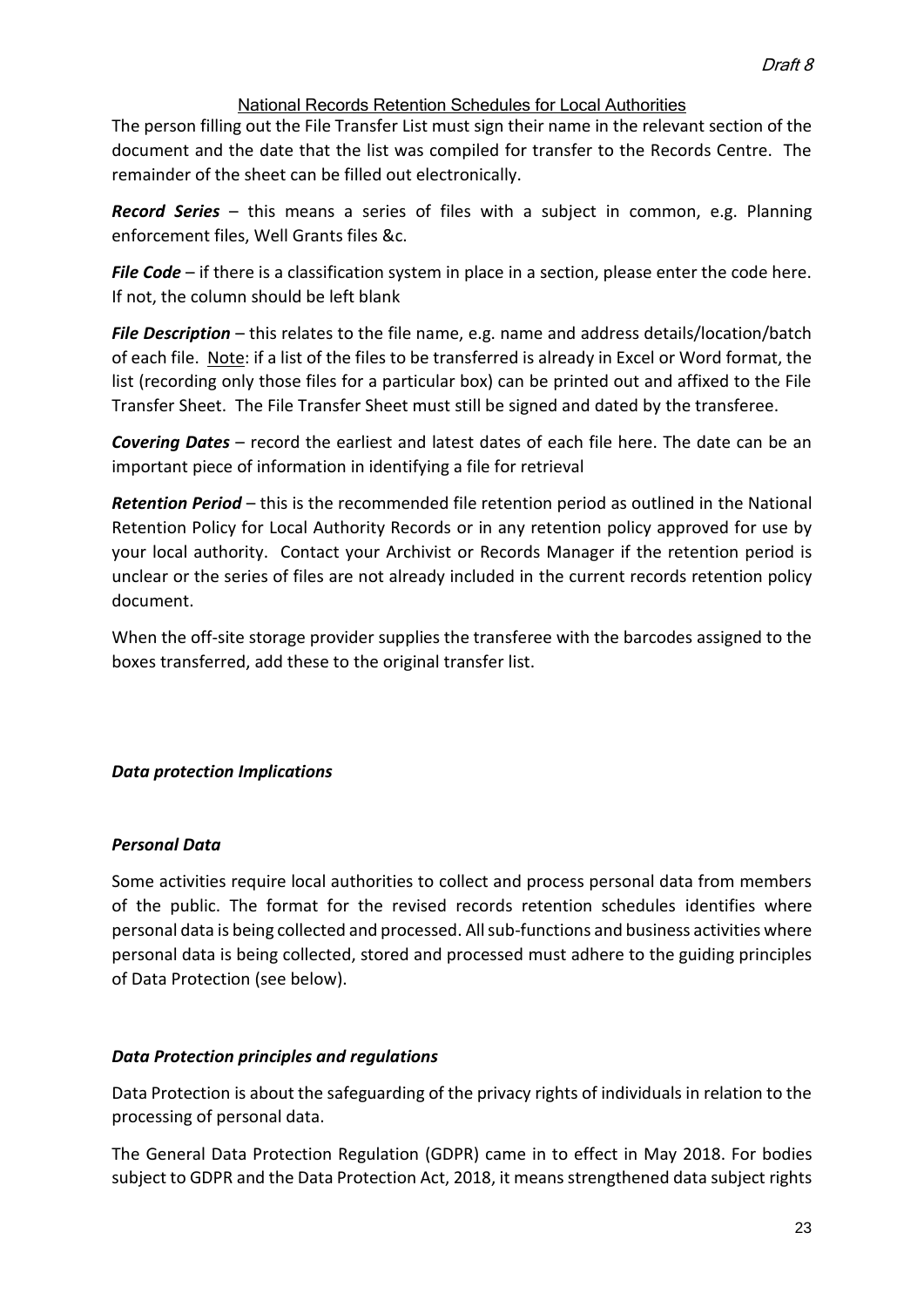with more emphasis for bodies on transparency, accountability and security when it comes to the collection and processing of personal data.

Local authorities provide services directly to the public and therefore request and obtain personal details from individual citizens in order to process claims for services to be provided. Local authorities are therefore in terms of Data Protection legislation to be considered as Data Controllers.

As Data Controllers local authorities have certain key responsibilities in relation to the information which are kept on computer or in a structured manual file about individuals. These may be summarised in terms of Principles of Data Protection which must be followed, and which are listed below.

- 1. Lawfulness, fairness and transparency
- 2. Purpose limitation
- 3. Data minimisation
- 4. Accuracy
- 5. Storage limitation
- 6. Integrity and confidentiality
- 7. Accountability

These provisions are binding on every data controller. Any failure to observe them would be a breach of the GDPR. The GDPR gives data subjects who feel that they have suffered material or non-material damage as a result of an infringement of the data protection rights the right to seek compensation and any breaches of the Regulation opens the data controllers to administrative fines for those breaches.

The revised accompanying Records Retention Schedules have been drafted with one eye on GDPR and the Data Protection Act, 2018.

#### **Retention of personal information for archival purposes**

The Data Protection Act, 2018 (sections 42 and 54) and Article 89 of the General Data Protection Regulation, recognise and protect the right to process and retain personal information for archival purposes, for scientific or historical purposes or for statistical purposes in the public interest.

Under Section 80 of the Local Government Act, 2001 it is a function of a local authority to make arrangements for the proper management, custody, care and conservation of local records and local archives and for inspection by the public of local archives. This is the legal basis upon which local authorities retain records for archival purposes. This retention of records for archival purposes must adhere to the requirements of data protection ensuring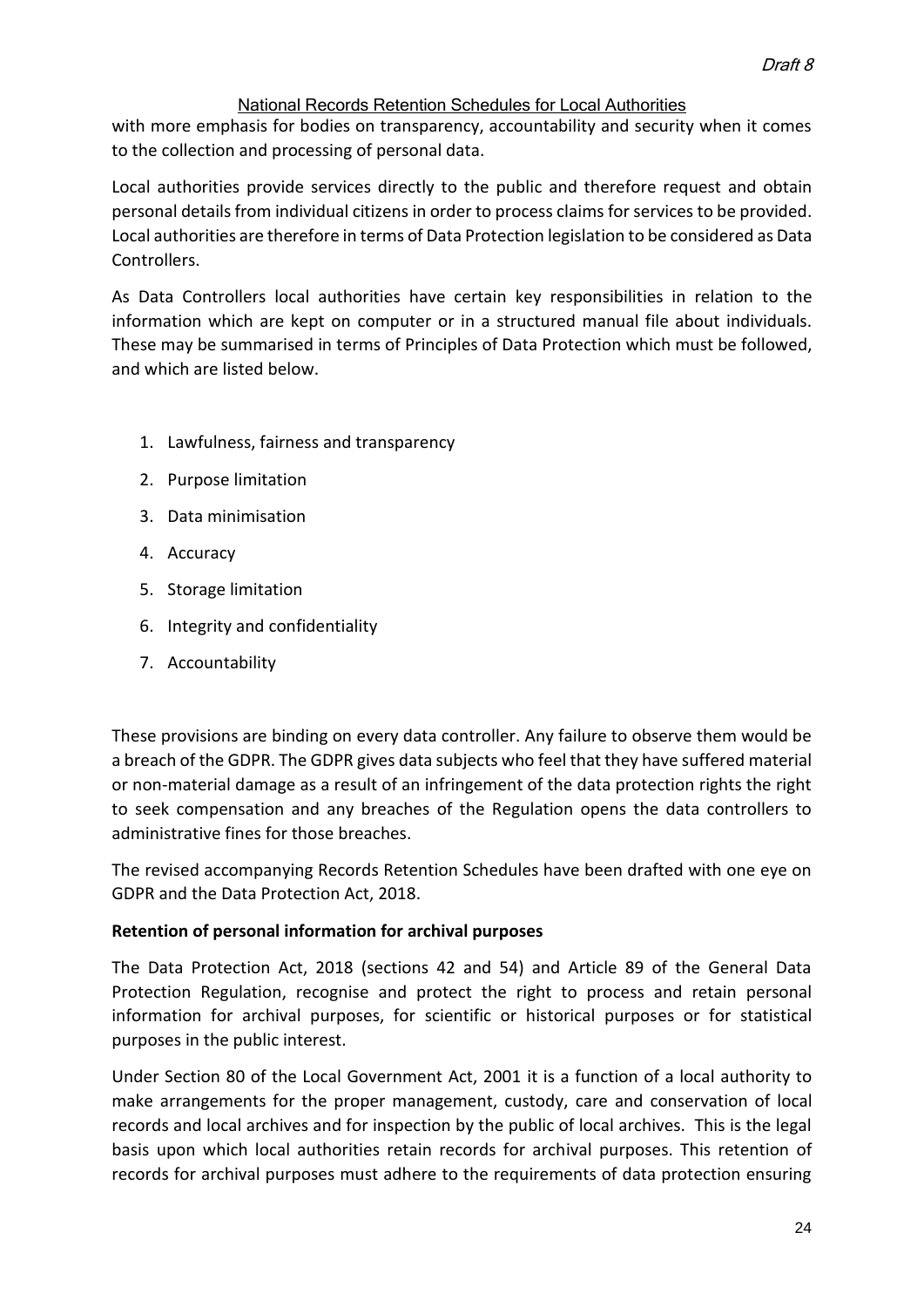the security of the personal data retained, respecting the principle of data minimisation and informed consent and taking into account the public interest.

*Data Protection Act, 2018*

- *42. (1) Subject to suitable and specific measures being taken to safeguard the fundamental rights and freedoms of data subjects, personal data may be processed, in accordance with Article 89, for—*
	- *(a) archiving purposes in the public interest,*
	- *(b) scientific or historical research purposes, or*
	- *(c) statistical purposes.*
- *(2) Processing of personal data for the purposes referred to in subsection (1) shall respect the principle of data minimisation.*
- *(3) Where the purposes referred to in paragraph (a), (b) or (c) of subsection (1) can be fulfilled by processing which does not permit, or no longer permits, identification of data subjects, the processing of information for such purposes shall be fulfilled in that manner.*

#### *Processing of special categories of personal data for archival purposes*

*54. Subject to compliance wit[h section 42](http://www.irishstatutebook.ie/2018/en/act/pub/0007/sec0042.html#sec42) , the processing of special categories of personal data is lawful where such processing is necessary and proportionate for—*

- *(a) archiving purposes in the public interest,*
- *(b) scientific or historical research purposes, or*
- *(c) statistical purposes.*

Records offered to the Archivist and taken into the custody of the Archivist are subject to the security, archival processing and public access arrangements of the Archives Service and the Archivist acts as Data Controller for these records.

In an Archives Service records containing personal information retained for historical purposes will be closed to public access for 100 years. However, business sections can, where a legal basis exists or where an important objective of general public interest can be identified, access archived records under the same strictly controlled circumstances envisaged for data subjects. While these records are closed they will be accessible to the data subject on request and may be accessible for the purposes of historical, scientific or statistical research under strictly controlled conditions requiring any person accessing the information through the archive to comply with conditions requiring all personal information to be anonymised in any such research and adhering to the security conditions put in place by the Archives Service.